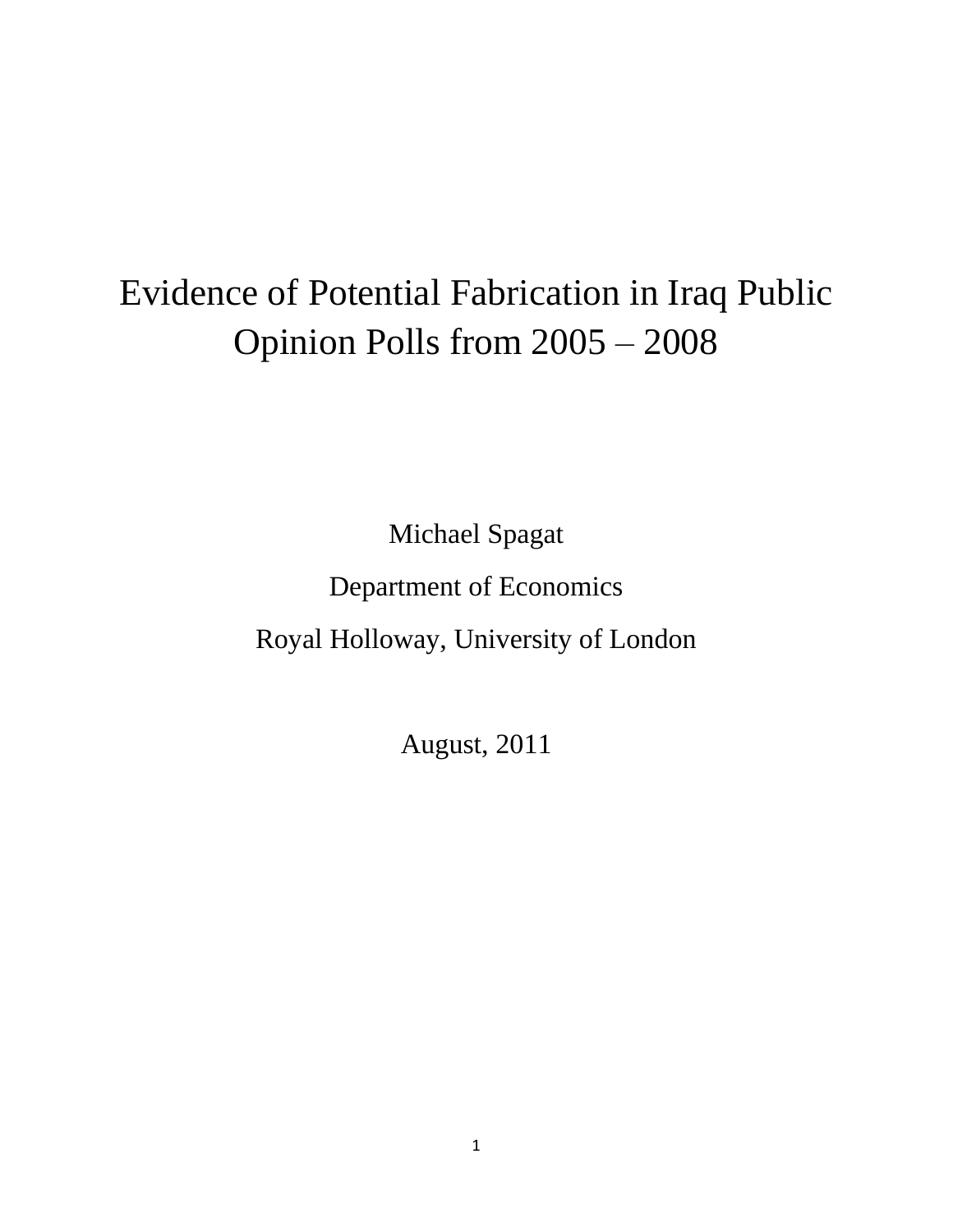#### **Abstract**

There have been many surveys of Iraqi public opinion since the onset of war in 2003. However, the underlying datasets have not been adequately scrutinized to ensure their authenticity. In this paper we provide evidence of potential data fabrication in the Iraq polling operations of a major research fielding agency. We examine datasets from five polls conducted by this contractor between 2005 and 2008 and find patterns in the data that suggest fabrication among a specific group of supervisors working in Baghdad, Anbar, and Diyala provinces. This fielding agency worked with a wide variety of private and U.S. Government clients during the period in question. As such, if our suspicions are confirmed, it casts doubt on a large body of accumulated research on Iraqi public opinion. We make suggestions for improving the field of fabrication detection in surveys. We advise a higher degree of skepticism should be applied to surveys from conflict and post-conflict zones than has typically been the case in the past. More work is needed in develop appropriate quality control procedures for situations when conventional methods for detecting interviewer-level data fabrication are insufficient.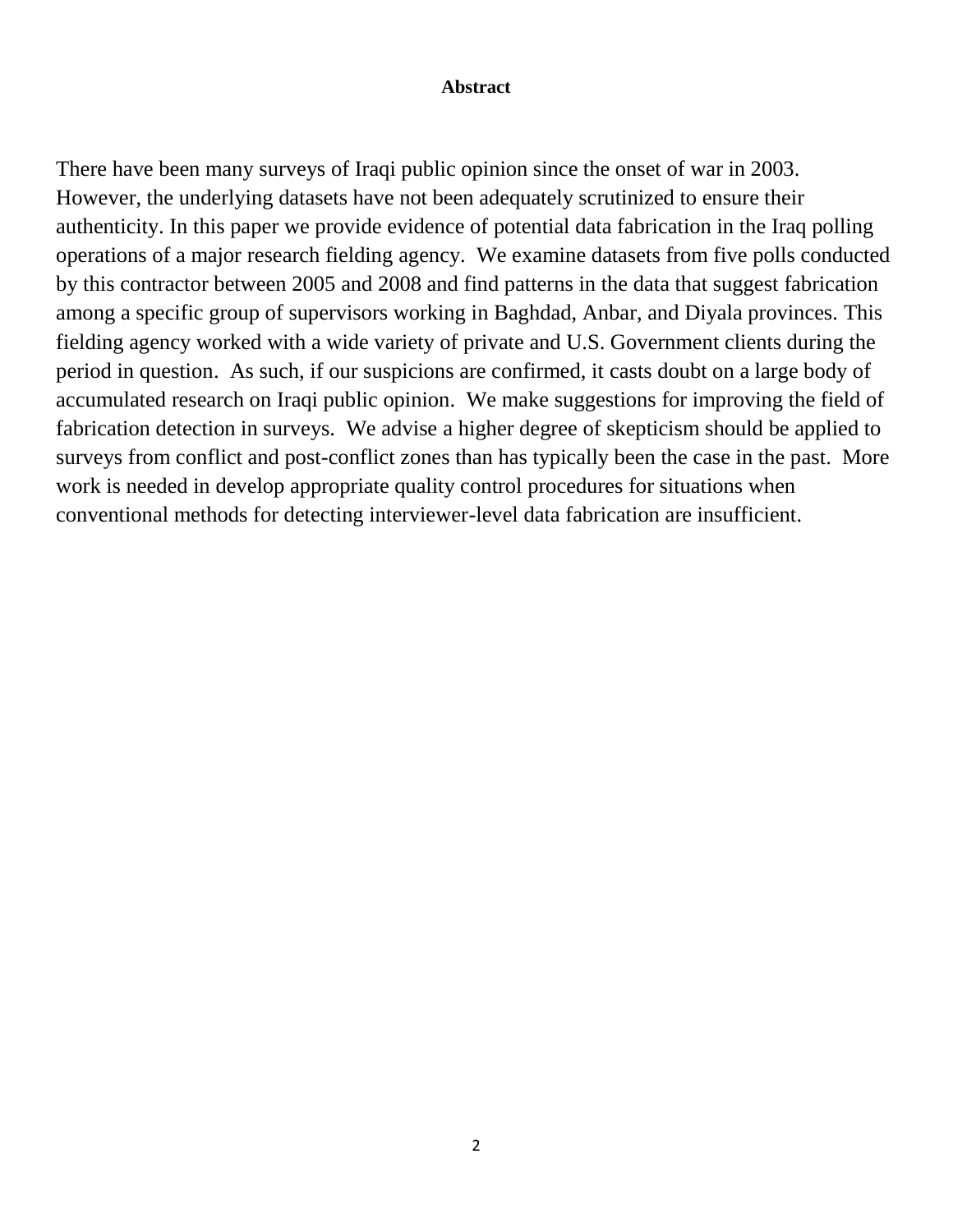# **Introduction**

 $\overline{a}$ 

In September of 2007 the U.S. Broadcasting Board of Governors (BBG) sponsored an opinion poll of 2,000 Iraqis. There were twenty-two supervisors involved in the field work. Of these, six provided data from 684 interviews that display remarkable irregularities. For example, all respondents report that they own a shortwave radio. Yet, on a follow-up question to the 472 eligible respondents who answered "yes" to "Could you please tell me if you have listened to the radio in the last 12 months?" all 472 report that they have never listened to a short wave radio. Answers given to the other sixteen supervisors are much more plausible, ranging over all possible categories for both owning and the number of hours that owners of short wave radios listen to their short wave radios. But for the six identified supervisors all respondents own - but no respondent has ever listened to - a short wave radio.

For this BBG poll short wave radios turn out to provide only one among dozens of anomalies that revolve around these same six supervisors. Moreover, there is a 2008 BBG Iraq poll in which precisely the same six supervisors, identified by the same numbers in both datasets, again generate dozens of suspicious patterns. On top of this, several of these supervisor numbers appear again, presiding over a mass of noncredible data in each of three earlier polls.<sup>1</sup> A single company, KA Research Limited (KARL), performed the fieldwork for all of these polls.

In this paper we explore patterns which suggest widespread fabrication of interviews in five polls conducted in Iraq between 2005 and 2008. We identify the supervisor numbers behind the suspicious data for each of these polls. We refer to these identified supervisors as the "focal supervisors" since we focus on them in our analysis. The evidence that suggests fabrication falls broadly into five types. For categorical variables there are whole categories of responses to particular questions that are not selected at all in any of the interviews of the focal supervisors. A special case of this phenomenon is a common pattern of zero responses for "don't know" and "refused" for the focal supervisors while the other supervisors have positive numbers of responses in these categories. There are a number of implausible relationships between answers to pairs or series of questions, e.g., zero correlations between answers to very similar, even identical, questions asked at different points within a single survey for respondents of focal supervisors. The respondents to the focal supervisors also display restricted ranges in their responses to scale questions relative to the ranges displayed by the respondents to the other supervisors. Finally, television viewing patterns across randomly selected households are, implausibly, tightly interwoven across households for the focal supervisors.

There have been a few related incidents in the survey world in recent years. The owner of the polling firm DataUSA pled guilty in 2006 to falsifying polling data that were provided to the George W. Bush presidential campaign (Blumenthal 2006). Spagat (2010) presents evidence of fabrication in the Burnham et al. (2006) survey of deaths in Iraq after the principal investigator for that survey was censured in 2009 by AAPOR for violating its disclosure standards (AAPOR 2009a) . Strategic Vision LLC was also censured by AAPOR in 2009 (AAPOR 2009b) and subsequently accused of fraud on the influential blog of Nate Silver (Blumenthal 2009). Spagat and Dougherty (2010) found serious irregularities in the data of a separate survey of Iraq deaths (ORB 2008) that are large enough to render the data invalid. The Daily KOS accused the polling firm Research

 $1$  One of these earlier polls was also commissioned by the BBG while the two others were commissioned by the University of Maryland's Program on International Policy Attitudes (PIPA).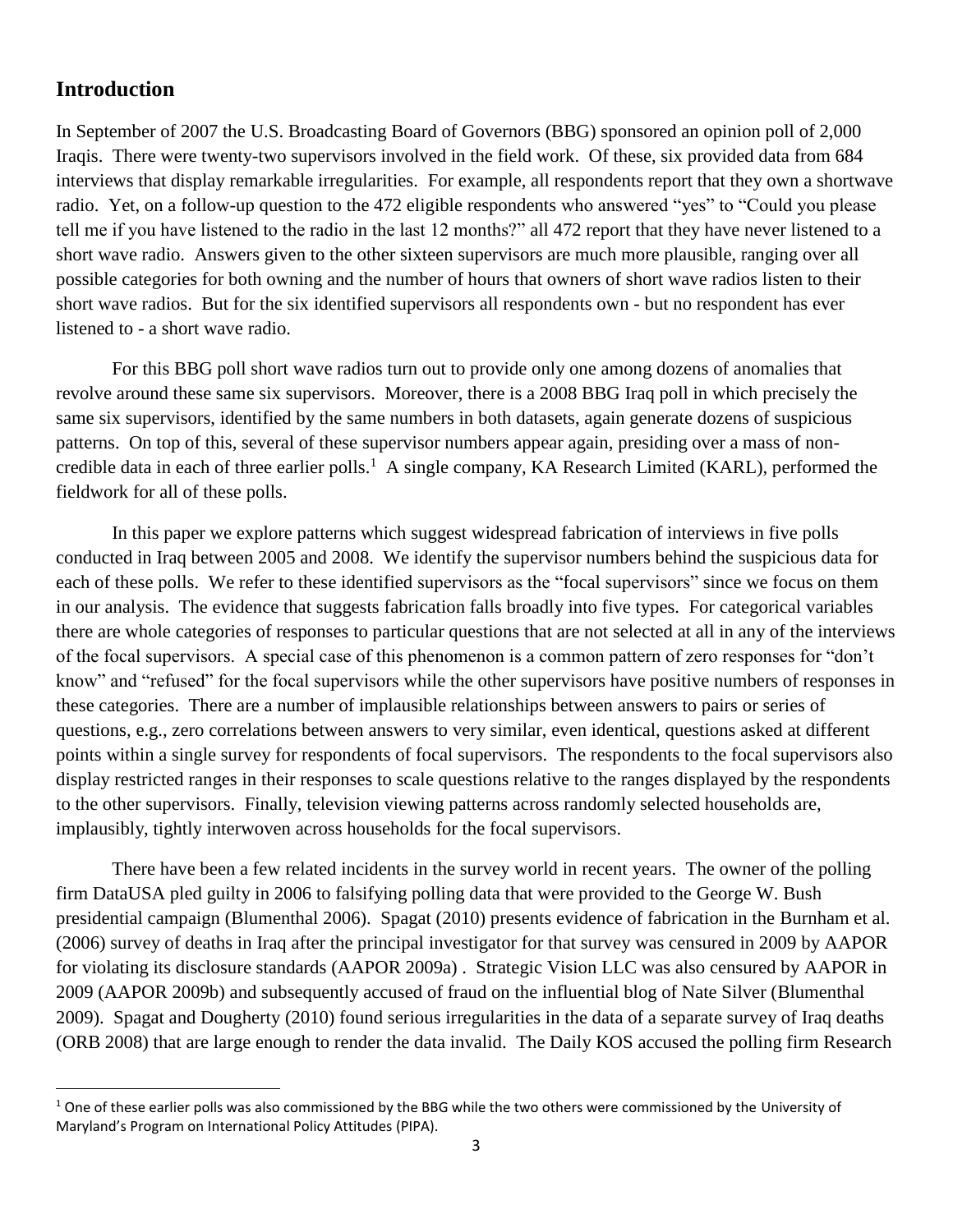2000 of providing them with unsound data, sued and eventually reached a legal settlement with Research 2000 (Kos 2010, Blumenthal 2011). Two census managers working in Brooklyn fabricated roughly 10,000 census returns (Buckley 2010). The existence of so many known recent episodes suggest that fabricated, or at least highly unsound, survey data may be common. Another lesson is that fabrication may enter at various levels of a survey operation, including the level of interview supervisors as has appears to have happened with KARL's Iraq polls.

While working on this paper we were able to draw upon some published ideas on fabrication detection in surveys, although this literature focuses primarily on interviewers rather than supervisors. Murphy et al. (2004) suggest studying "rare response combinations" on the theory that fabricators may overestimate the frequency with which rare answers to particular questions will appear in combination with one another We build on this idea, analyzing responses to combinations of questions not only for rare responses but in general. The idea is that it is easier to fabricate plausible answers to single questions than it is to fabricate plausible relationships between answers to separate questions. Porras and English (2004) also focus on rare response combinations while adding a second idea that has proved useful for us. Fabricated answers might display smaller variances than legitimate ones because fabricators might avoid extreme responses that can be flagged by quality-control inspectors as outliers requiring further investigation. Porras and English (2004) suggest further that fabricators might underuse the categories of "don't know" and "refuse", in an attempt to avoid detection by making their data look squeaky clean. The five polls that we analyze do display this pattern even though fabricated data examined by Porras and English (2004) do not do so consistently. AAPOR and ASA (2003) lists "off-site isolation of interviewers from the parent organization" as a risk factor for interviewer falsification and, indeed, this seems to be a factor in the five polls we analyze in this paper. In fact, there is a rather complicated chain of responsibility running, in three of the polls, from the U.S. Broadcasting Board of Governors to the InterMedia Survey Institute to US-based D3 Systems to Istanbul-based KARL to KARL's field operation in Iraq.

Our analysis suggests some rethinking of the field of fabrication detection is called for. First, scrutiny should extend beyond just interviewers onto other levels including supervisors. In fact, many of the standard remedies for suspected fabrication, such as interview monitoring or reinterviews, are normally implemented by supervisors. Obviously, these approaches are problematic if supervisors are part of the problem. Second, the current emphasis on outlier detection (e.g., Murphy et al. 2004) misses the possibility that the absence of outliers may also be an indicator of fabrication. In our work we have found the absence of outliers to be a more revealing warning sign than their presence.<sup>2</sup> For example, the most salient feature of the interview durations data for the focal supervisors is that durations are uniformly confined to narrow ranges, looking too perfect to be real.<sup>3</sup> This pattern would be invisible to a fabrication detection method that relies on the presence of outliers.

 $\overline{\phantom{a}}$ 

<sup>&</sup>lt;sup>2</sup> Some of our difference with the standard approach might depend on exactly how outliers are defined. For example, if there are six offered answers to a categorical question and all respondents give the same answer then we could say that there is an outlier. However, this would be a fairly nonstandard usage of the term "outlier" which is generally used only when there is high variance in a distribution rather than zero variance as is the case in this example.

<sup>&</sup>lt;sup>3</sup> The quality control procedures of D3 Systems (Peng and Field, 2011 & Hornbeck et. al 2010), KARL's US affiliate, may have contributed to the lack of variance and outliers amongst the focal supervisors. For example, these procedures flag interviewers whose average interviewing times deviate by more than one standard deviation from overall averages. Hornbeck et al. (2011) summarize the goal of their procedures as "constant reduction in variability." The focal supervisors appear to be extremely effective according to this criterion.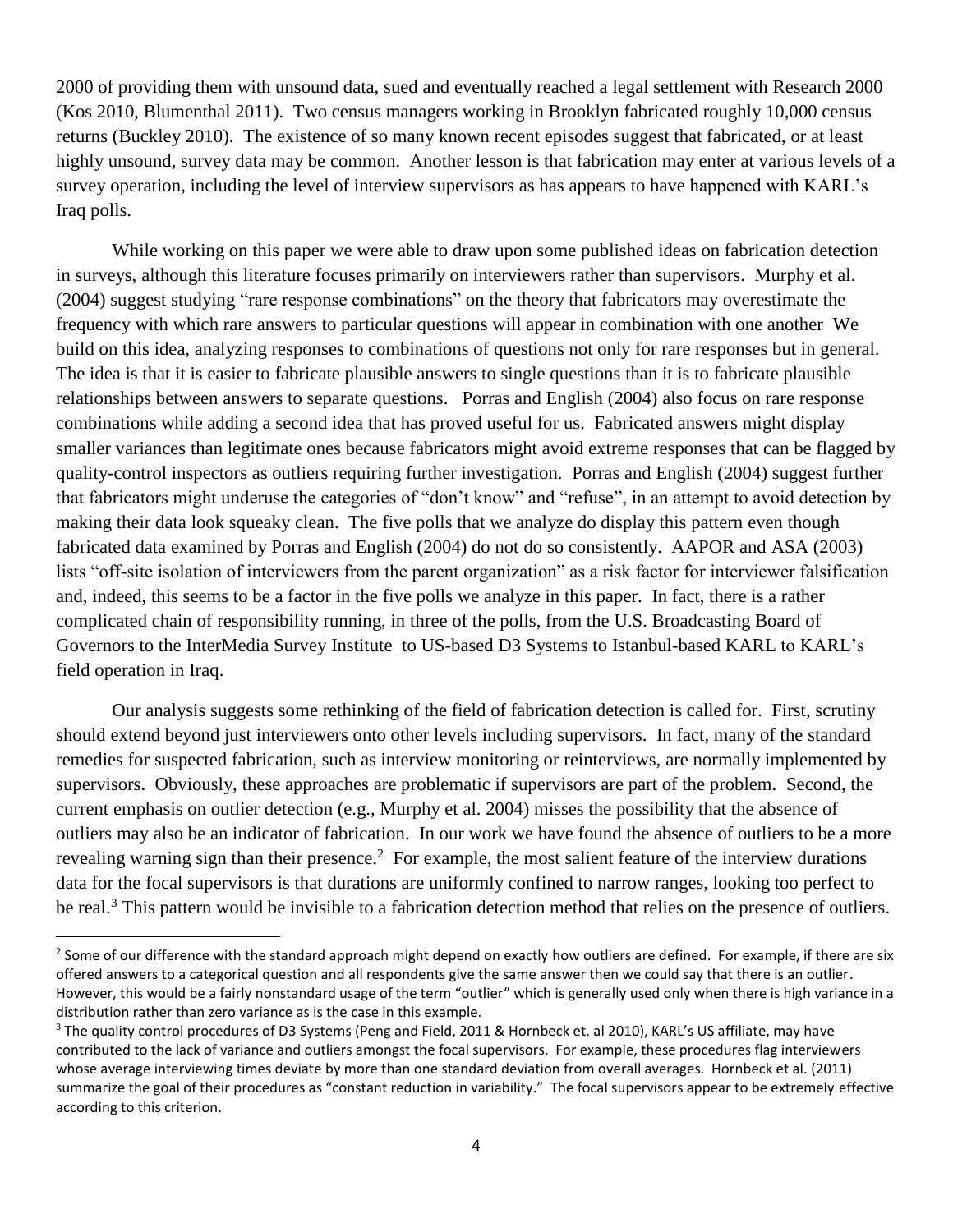Third, the issue of fabrication in conflict-zone surveys requires special consideration. Hornbeck et al. (2010), writing for D3 Systems, KARL's US affiliate, stress this point at the outset:

"Conflict zones present other unique difficulties. It is often impossible for a company to audit or observe the accuracy of face-to-face data collection in these environments by a subcontractor's employees. Yet it is just such environments in which many of the traditional sources of interviewer error, and a few new ones, are most likely to occur. The pressures prompting them can be extreme, up to and including death….In high conflict environments, these interviewers may be tempted to fill out the surveys themselves, and turn them in as completed interviews, in lieu of risking their personal safety." (Hornbeck et al. 2010, p. 1)

Later Hornbeck et al. (2010) suggest that conflict-zone fieldwork should be observed if it is safe enough to do so. From a fabrication-detection perspective there is a problem in that the detection regime is weakest precisely when the risk of fabrication is greatest. Indeed, as we show in the present paper, the areas of Iraq where evidence of fabrication is most prevalent were very dangerous areas during the period covered by the five polls we analyze.

The plan of the paper is as follows. In the next section we discuss the basics of the polling data, including the list of problematic "focal" supervisors and their level of participation in the different polls. The following section presents the evidence of fabrication. Then we outline our conclusions in the final section.

# **The Data**

 $\overline{\phantom{a}}$ 

We obtained data from six public opinion polls conducted in Iraq by KA Research Limited, working with its US affiliate D3 Systems, between March 2005 and November 2008. We used a Freedom of Information Act request to obtain datasets from four polls that were commissioned by the U.S. Broadcasting Board of Governors (BBG). We obtained the other two from the web site of the University of Maryland's Program on International Policy Attitudes (PIPA) which was the client for these polls. We denote each poll by the acronym for the sponsor followed by the month and year of the poll, e.g., BBG-DEC05.<sup>4</sup>

The datasets all include identification codes for interview supervisors (among many other variables). We initially explored interviewer level fabrication as the primary cause of the unusual patterns in the data. However, heavy turnover among interviewers during the period in question caused us to reject this hypothesis. Just 3 of the 45 interviewer codes associated with the problematic data remained consistent across all 5 datasets. Region was also rejected as an explanation, as there were two datasets (BBG-DEC05 and PIPA-JAN06) where half of the Baghdad data does not display the same suspicious patterns<sup>5</sup>. We also considered keypuncher level fabrication, but found no consistency in the keypuncher codes associated with the problematic data. Supervisor code, on the other hand, appeared to be the stable component across datasets, with a consistent, slowly growing set of supervisors accounting for the apparent fabrication present in the datasets. We assume, in reaching this conclusion, that each interviewer, keypuncher, and supervisor code represents a single real person. Supervisor is the highest level individual identified in the dataset, so we also assume there is no higher level person or

<sup>&</sup>lt;sup>4</sup> PIPA-JAN06 is at<http://hdl.handle.net/1903/10158> and PIPA-SEP06 is a[t http://hdl.handle.net/1903/10163.](http://hdl.handle.net/1903/10163) We will post the BBG polls at an appropriate time on a web site.

<sup>&</sup>lt;sup>5</sup> The half of the Baghdad data which did not show suspicious patterns was from supervisor 42, one of the non-focal supervisors, providing further evidence that the apparent fabrication was at the supervisor level rather than the province level.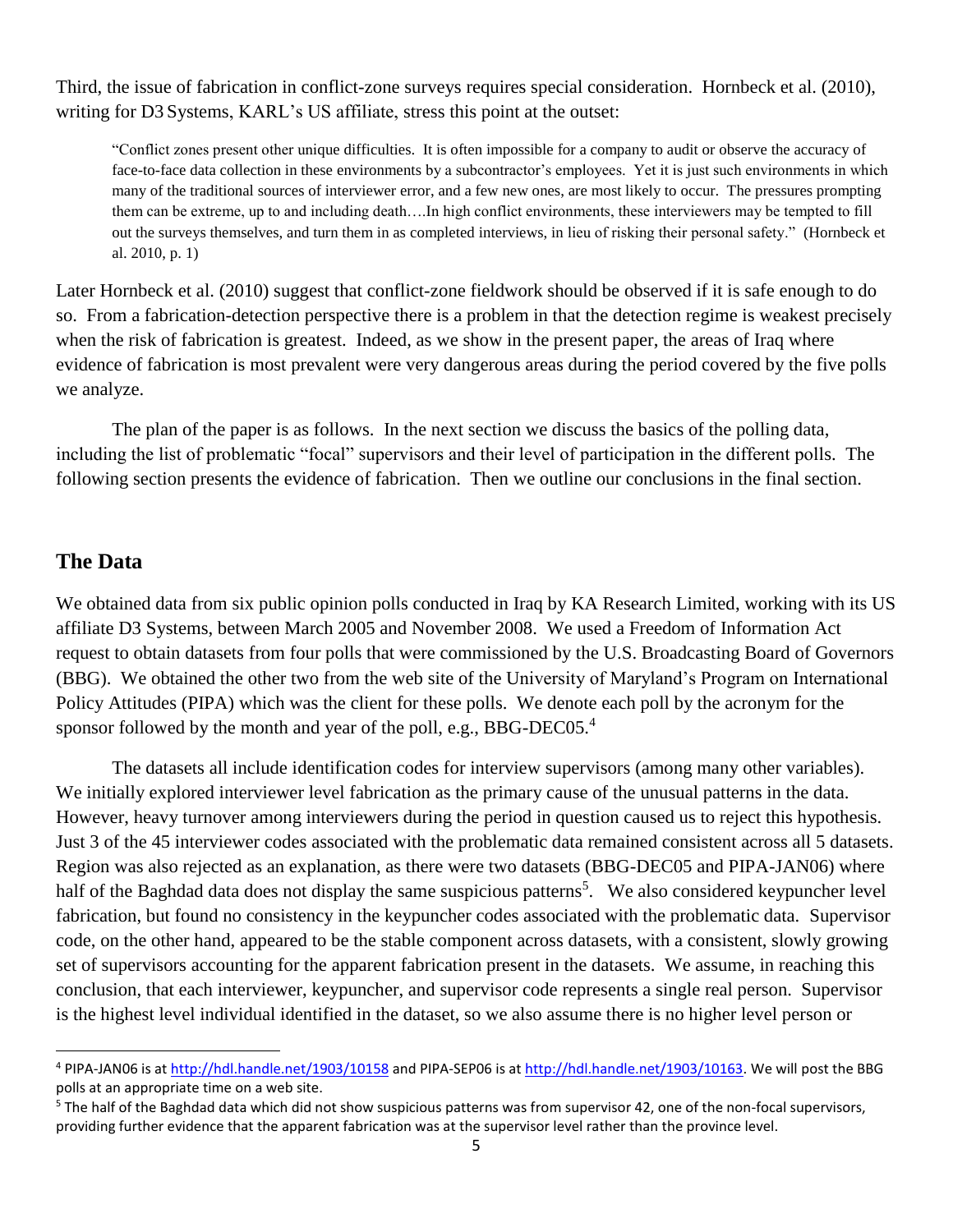people above the supervisor level who are wholly and exclusively responsible for the interviews which show the suspicious patterns.

Following this assessment, we did an initial analysis of each dataset, supervisor by supervisor. The main things we looked for were supervisors whose respondents display restricted ranges for scale variables, partial distributions, i.e., empty categories, for categorical variables, lack of don't know/refused responses, and other highly improbable patterns such as interviews only starting on minutes that are multiples of 5. This exploration led us to identify supervisors 36, 38, 43, 44, 47, 93 and 94 as producing suspicious patterns suggestive of fabrication. These are the ones we refer to as the "focal supervisors". These supervisors turn out to have further suspicious patterns which we also cover below. In particular, we provide evidence that suggests the interviews of the focal supervisors are fabricated in all of the polls in which they participated. Based on both our initial and later, fuller analysis, we do not believe that any of the other supervisors have fabricated entire interviews although, of course, we cannot demonstrate this definitively.

Table 1 displays the participation patterns for the focal supervisors, including the provinces where they operated and the number of interviews they supervised.<sup>6</sup> No focal supervisors were present in BBG-MAR05 and our initial analysis suggests that this poll is fine so we dropped it from our subsequent analysis. The focal supervisors worked in the conflict hot spots of Baghdad, Anbar and Diyala, accounting for all interviews in Diyala and Anbar when they worked there, roughly half of the Baghdad interviews in BBG-DEC05 and PIPA-JAN06 and all the Baghdad interviews in the subsequent three polls. These three governorates account for roughly one third of the population of Iraq and about 70% of the violent deaths recorded in the Iraq Body Count (continuously updated) database during the period when the polls were conducted so this region is a very important part of Iraq. The percent of interviews (unweighted) covered by the focal supervisors ranges from 16% to 44% for the polls they participated in. Thus, the contamination of the data for this central region of Iraq would cause major problems for both local and national estimates.

| Supervisor | BBG-              | BBG-           | PIPA-             | PIPA-             | BBG-           | BBG-              |
|------------|-------------------|----------------|-------------------|-------------------|----------------|-------------------|
| Number:    | MAR <sub>05</sub> | DEC05          | JAN <sub>06</sub> | SEP <sub>06</sub> |                | NOV <sub>08</sub> |
| 36         | <b>NA</b>         | Diyala         | Diyala            | <b>NA</b>         |                | Diyala            |
| 38         | <b>NA</b>         | <b>NA</b>      | <b>NA</b>         | Diyala            | <b>NA</b>      | <b>NA</b>         |
| 43         | <b>NA</b>         | <b>Baghdad</b> | <b>Baghdad</b>    | <b>Baghdad</b>    | <b>Baghdad</b> | Baghdad           |
| 44         | <b>NA</b>         | Anbar          | Anbar             | Anbar             | Anbar          | Anbar             |
| 47         | <b>NA</b>         | <b>NA</b>      | <b>NA</b>         | <b>Baghdad</b>    | <b>Baghdad</b> | <b>Baghdad</b>    |
| 93         | <b>NA</b>         | <b>NA</b>      | <b>NA</b>         | <b>NA</b>         | <b>Baghdad</b> | Baghdad           |
| 94         | <b>NA</b>         | <b>NA</b>      | <b>NA</b>         | <b>NA</b>         | Baghdad        | Baghdad           |

**Table 1. Participation of the Focal Supervisors in the Six Surveys**

 $\overline{a}$ 

<sup>&</sup>lt;sup>6</sup> Supervisor 47 also worked on PIPA-JAN06, but in Najaf rather than Baghdad where he/she worked for all subsequent projects. These 33 responses showed evidence of the same partial distribution phenomenon displayed by the focal supervisors in this project, although there are some deviations including the parts of the scale on which these 33 responses were distributed compared to the responses of the other focal supervisors. Because of these deviations and because supervisor 47 was outside of the 3 provinces where the vast majority of the problems occurred, we view this set of 33 responses as an outlier. While they are potentially fabricated we do not include them among the "focal supervisor" cases.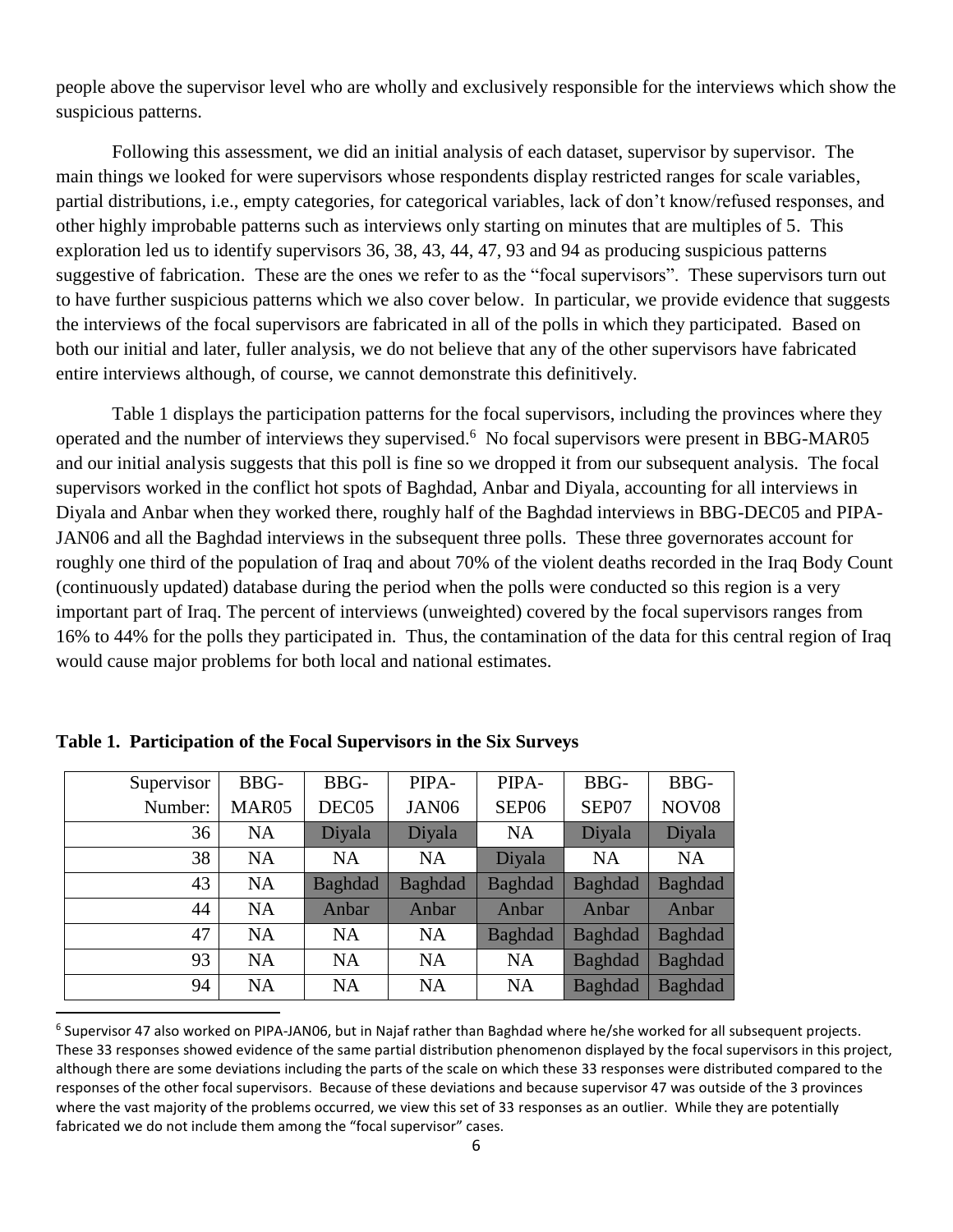| Number of Other<br><b>Supervisors</b> | NA | 17    | 15    | 15    | 16    | 11    |
|---------------------------------------|----|-------|-------|-------|-------|-------|
| <b>Focal Supervisor</b><br>Case Count | NΑ | 481   | 332   | 442   | 684   | 687   |
| Other Supervisor<br>Case Count        | NΑ | 2,519 | 818   | 708   | 1,316 | 876   |
| Total Sample Size                     | NΑ | 3,000 | 1,150 | 1,150 | 2,000 | 1,563 |

# **Evidence of Fabrication in Five Polls**

 $\overline{\phantom{a}}$ 

We divide the evidence of fabrication into five sub-sections: partial distributions of categorical values, empty categories for "don't know" and "refused", improbable correlations between answers to different questions, restricted ranges on scale variables and implausible relationships across households in television viewing patterns.

# PARTIAL DISTRIBUTIONS OF CATEGORICAL VARIABLES

We assembled 460 categorical variables from the five datasets. These are all the categorical variables we could find after excluding data on the administration of the surveys, data with the potential for a strong regional influence, data constructed from combining or recoding other variables, and variables on the timing of interviewees' media consumption. Excluded regional data cover categories such as language spoken at home, ethnicity, religious affiliation, and use of specific media outlets. Such items are potentially homogeneous within regions, which could confound analysis of supervisor-level variation since supervisors tend to operate within single provinces. Some media outlets in Iraq may serve only single regions or language groups, a factor which may also limit the possible variety of responses.

Figure 1 gives data on a sample of questions (capital letters in the figure) for which responses (numbers in the figure) obtained by the focal supervisors (black diamonds) do not cover the full range of possible responses while the answers obtained by the other supervisors (grey squares) do have full support.<sup>7</sup> The grey shading highlights cases for which either all respondents or no respondents of the focal supervisors answer in a certain way while the respondents' answers for the other supervisors are well away from 0% or 100%. For example, for BBG-DEC05 0 out of 481 respondents for the focal supervisors is very favorably inclined toward Turkey (question A) compared to 328 out of 2,519 respondents for the other supervisors (see appendix for full question text). The BBG-SEP07 poll provides three extreme cases (questions C, D and E) for which there are six possible choices yet all 684 respondents for the focal supervisors choose only one response; they never use foreign satellite TV, international radio or text messaging for information about current events. More than a third of the respondents for the other supervisors choose different responses. Responses to such questions are

<sup>&</sup>lt;sup>7</sup> We give the list of questions and allowable answers in the appendix for all the questions covered in figure 1.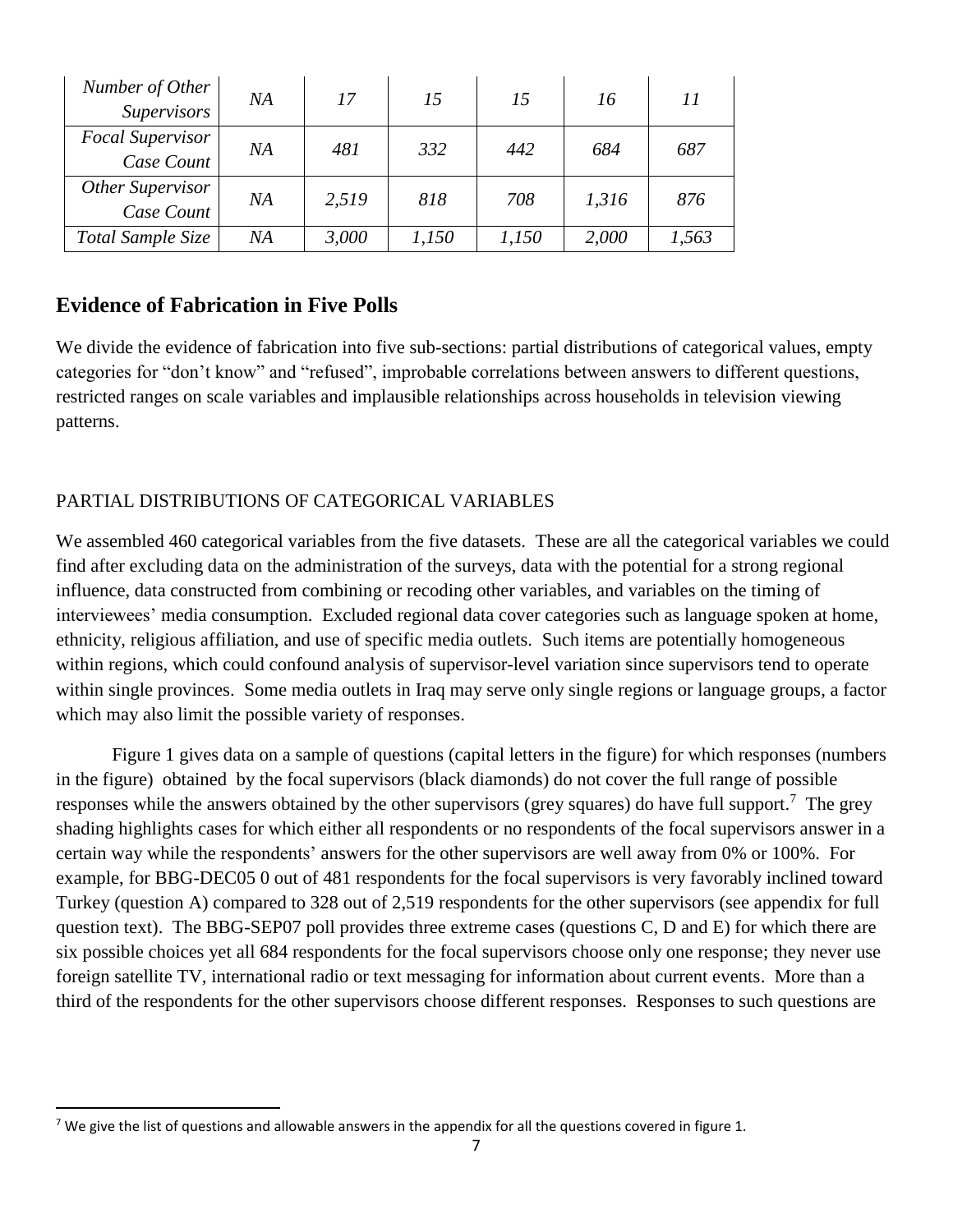subject to numerous sources of error<sup>8</sup>, making the notion of a uniform response across  $684$  respondents thoroughly implausible.







 $\overline{\phantom{a}}$ 

 $8$  Roger Tourangeau, Lance J. Rips, Kenneth A. Rasinski, "The psychology of survey response"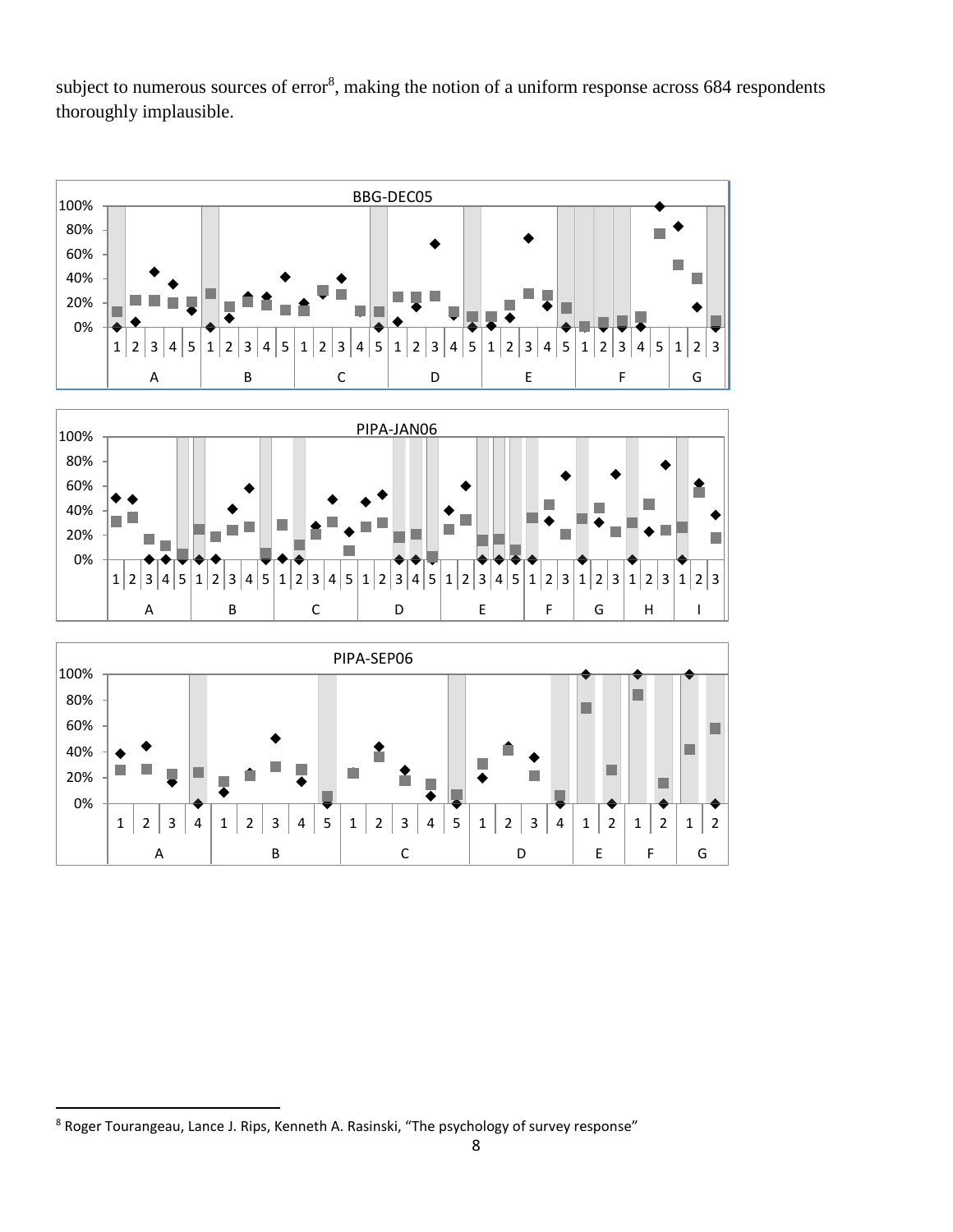

**Figure 1. Focal Supervisors Report Partial Distribution for Many Categorical Variables**

Note: Questions are represented by capital letters, categories of responses by numbers, the focal supervisors are the black diamonds and the other supervisors are the grey squares. The grey-shaded strips highlight questions for which either 0 or all respondents to the focal supervisors are recorded as selecting a particular category while some but not all of the respondents for the other supervisors select that category. It sometimes looks to the naked eye like there should be shading when in fact the responses are slightly inside the interval [0,100].

It is rare in opinion polling for whole categories to be unanimously passed over by a large number of respondents. Complete unanimity on one category out of six offered categories is almost unheard of. Even when there is a high unanimity of opinion amongst potential respondents there is still, normally, at least a little variation in answers. The mental processes respondents undertake when answering survey questions can be viewed as having multiple steps, each of which can contribute to variability in responses, something which is frequently lacking for the focal supervisors. Tourangeau, Rips and Rasinski (2000) present a useful, four step cognitive model of cognition, retrieval, judgment, and response. Each step of the process contributes variation to survey response, undermining the empty categories displayed in figure 1. Misinterpretation of questions, imperfect recall, erroneous inference, differing interpretations of the scales offered for responses are among the many factors that add variation to question responses, even among individuals who disagree about very little [Tourangeau. Rips and Rasinski (2000)]. There will be still greater variation to the extent that people actually disagree with one another - as they often do. Further error, and hence variation, enters real data through such factors such as limited interviewer comprehension, poor transcription and mistakes in data entry [Biemer and Lyberg (2003)]. The empty response categories that are frequently present among the focal supervisors, and conspicuously absent among the rest, are inconsistent with such known realities of survey research.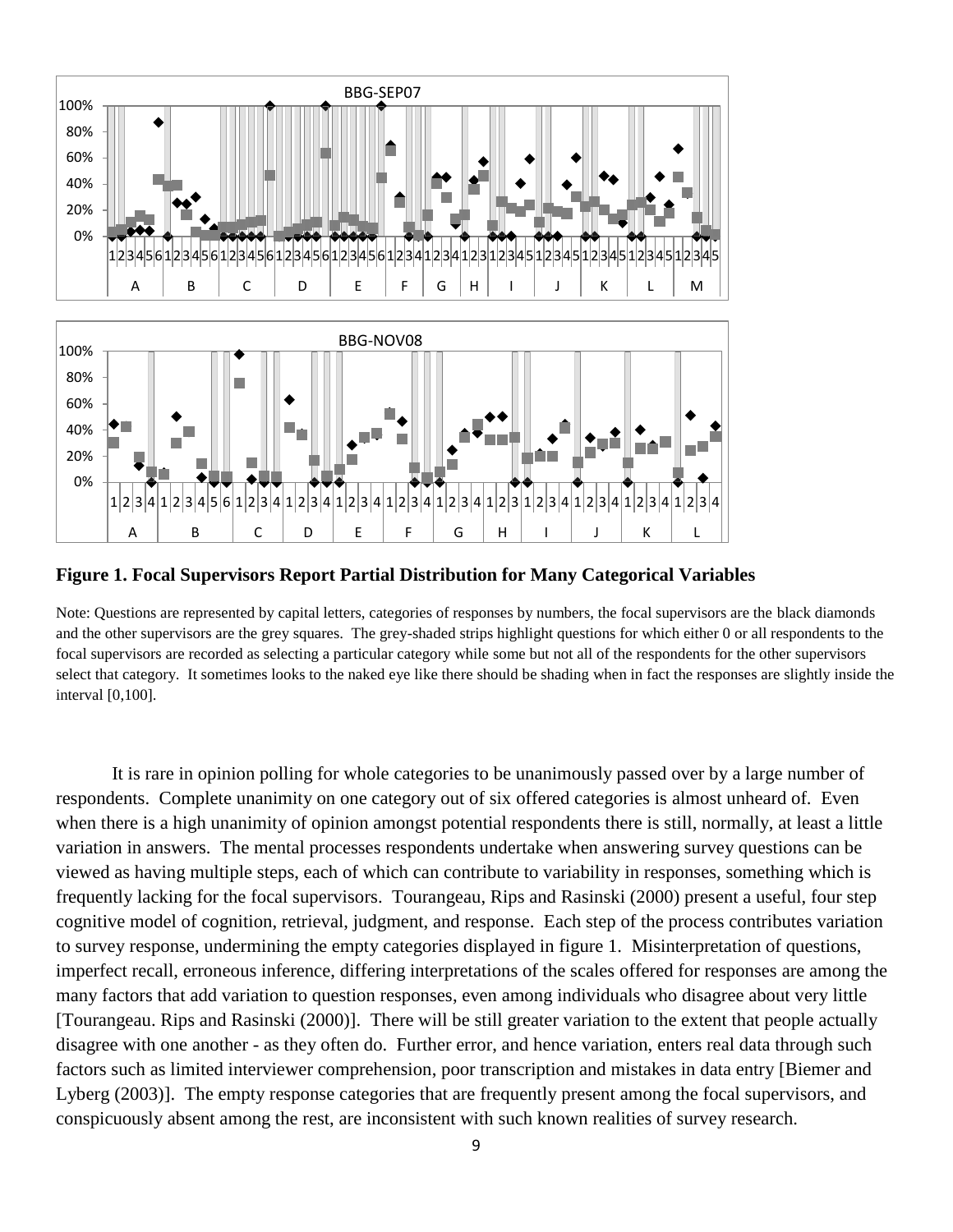For a few highly politicized questions the population in the hot spots of Baghdad, Anbar and Diyala might exhibit a uniformity of responses that is unusual in opinion polling. However, many of the questions with either completely empty and/or completely full categories for the focal supervisors are entirely non-political. For example, all 442 respondents for the focal supervisors own a shortwave radio, a radio, and a cell phone (PIPA-SEP06); not one of the 481 respondents thinks friends will influence whom they will marry or where they will work (BBG-DEC05); and none of the 684 respondents reports being "very interested" in news about the U.S., Europe, other Arab countries, or "any other country" (BBG-SEP07).

On some questions, zero respondents for the focal supervisors tick a neutral response while positive numbers give weak opinions on both sides of neutral. For example, on PIPA-SEP06 among the 442 focalsupervisor respondents 105 (24%) think inter-ethnic violence will "increase a little" while another 75 (17%) think it will "decrease a little" but not a single one thinks that US withdrawal will have "no effect either way." Of the 708 respondents to the other supervisors the numbers are, respectively, 152 (21%), 187 (26%) and 42  $(6\%)$ .

We can take the distributions for the other supervisors as "true" distributions and use these to calculate probabilities that the respondents to the focal supervisors will display the distributions they do, that is assuming the responses for the focal supervisors are drawn from the distributions for the other supervisors. These probabilities almost always turn out to be virtually zero. For example, 13% of other supervisors' respondents to question A for BBG-DEC05 give response 1 which 0 out of 481 respondents give for the focal supervisors. The calculated probability for the focal supervisors to have an empty category in this case is 0.87 raised to the power 481, which is zero to many decimal places. In fact, even if we arbitrarily lower the "true" probability of response 1 by an order of magnitude to 0.013 the probability of all 481 respondents for the focal supervisors choosing 1 is still only 0.002. So we can easily reject a hypothesis that the unanimity for the focal supervisors arises due to pure chance. And recall that question A on BBG-DEC05 is just one such question among many with this suspicious pattern. Any reasonable compound probability of so many empty categories will be zero for any practical purpose.

Table 2 summarizes the information on all of the 460 categorical variables we studied. We employ the following definitions. There is a partial distribution on a particular question if at least one scale point contains a zero response.<sup>9</sup> Table 2 also shows that the respondents of the other supervisors never display partial distributions at the aggregate level while the focal supervisors, on the other hand, display partial distributions a total of 171 times across the five datasets.

 $\overline{\phantom{a}}$ 

<sup>&</sup>lt;sup>9</sup> We exclude the responses "Don't Know", "Refused", "Not Sure", and "Ineligible" from this accounting. Including these would raise the counts of partial distributions for focal supervisors much higher without having a big impact on the counts for the other supervisors.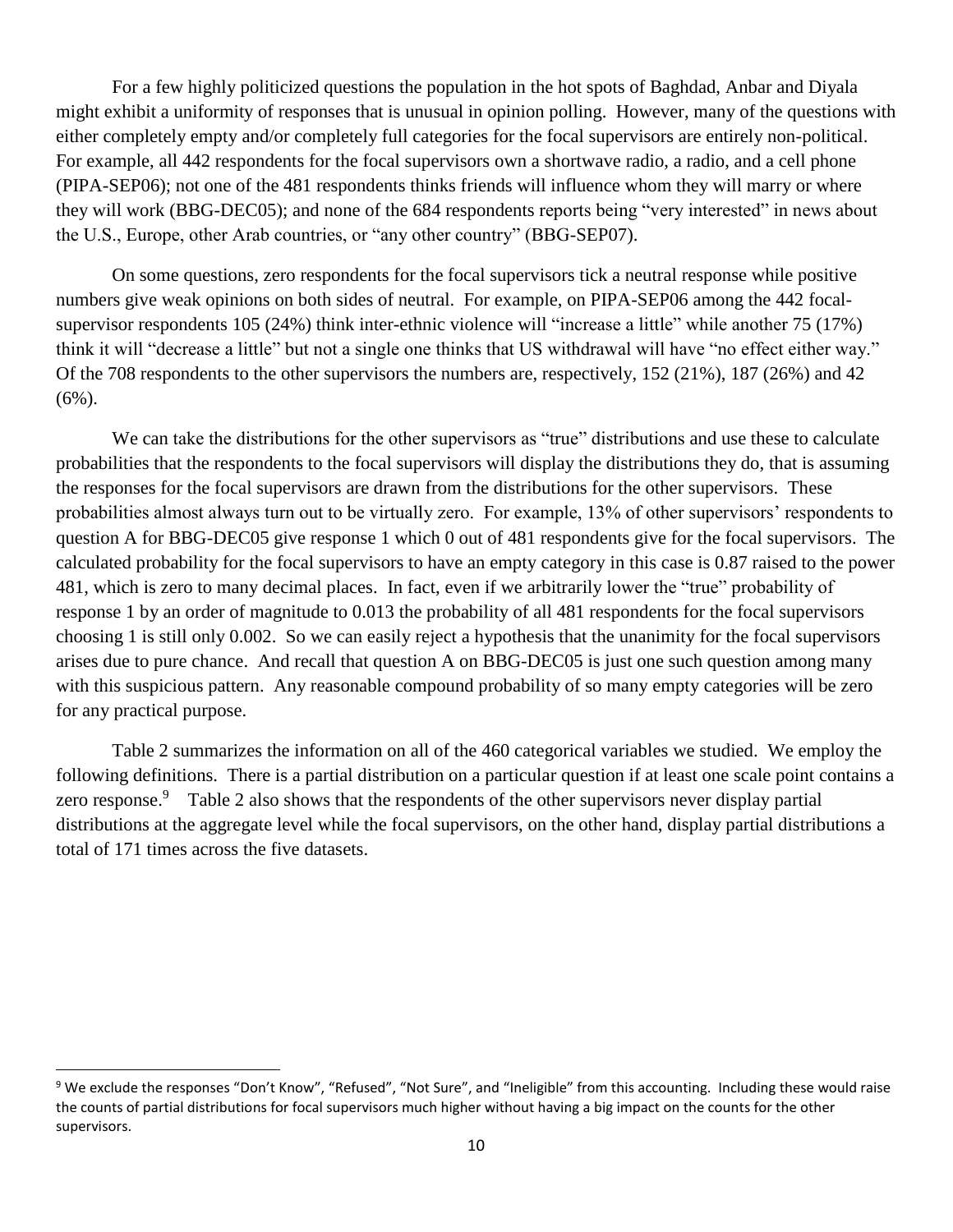|                               |             | Dataset                          |                   |             |                   |            |  |
|-------------------------------|-------------|----------------------------------|-------------------|-------------|-------------------|------------|--|
|                               |             | (Count of categorical variables) |                   |             |                   |            |  |
|                               |             | <b>BBG</b>                       | <b>PIPA</b>       | <b>PIPA</b> | <b>BBG</b>        | <b>BBG</b> |  |
|                               | DEC05       | JAN <sub>06</sub>                | SEP <sub>06</sub> | SEP07       | NOV <sub>08</sub> |            |  |
|                               | (167)       | (57)                             | (60)              | (93)        | (83)              |            |  |
| Partial                       | Focal       | 54                               | 23                | 14          | 49                | 31         |  |
| distribution                  | Supervisors |                                  |                   |             |                   |            |  |
| present at<br>aggregate level | All Others  | 0                                | $\overline{0}$    | $\theta$    | 0                 | 0          |  |

#### **Table 2. Partial Distributions for Focal Supervisors and the Other Supervisors**

# "EMPTY CATEGORIES OF "DON'T KNOW" AND "REFUSED"

 $\overline{\phantom{a}}$ 

Fabricators may try to avoid detection by making their data look particularly clean, although they may err on the side of making them look too clean. A manifestation of this temptation could be to avoid answers of "don't know" or "refused". Indeed, Table 3 shows that the focal supervisors frequently had zeros for both of these categories on questions for which the other supervisors enter positive numbers for both. The reverse never happens. The most extreme case is PIPA-JAN06 for which on 41 questions out of 57, the focal supervisors have zero "don't know" and "refused". The focal supervisors give zeros for both "don't know" and "refused" for the majority of questions for which we know that these categories were offered.  $10$ 

 $10$  The last row of Table 3 gives the number of questions that we are not able to resolve unambiguously given the data we have. In these cases no supervisor, focal or otherwise, records any "don't know" or "refused" but it is not clear whether these categories were actually offered to respondents during survey administration.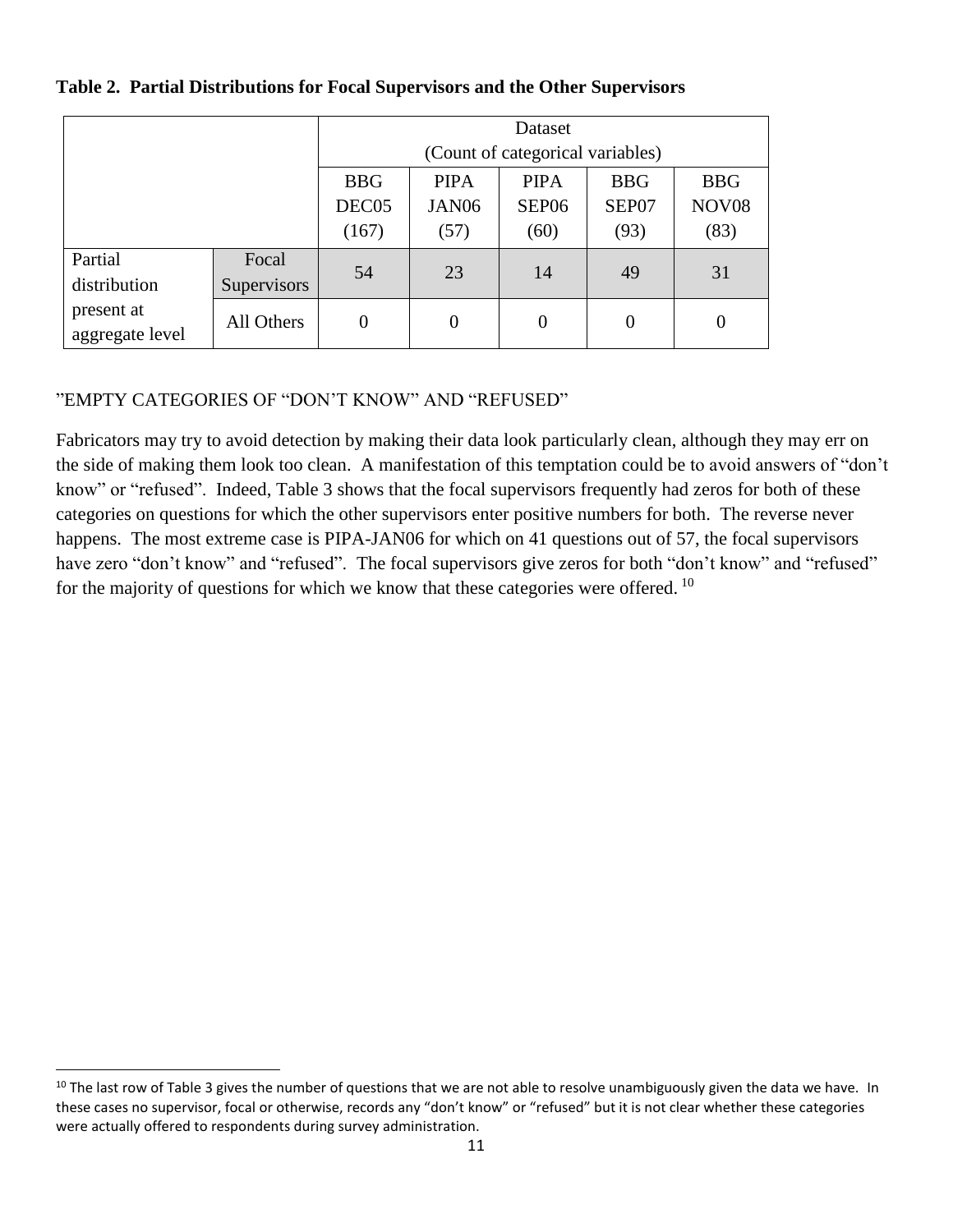#### **Table 3. Use of "Don't Know" and "Refused" Categories**

|                                     |             |                           |                   | Dataset           |                  |                |  |
|-------------------------------------|-------------|---------------------------|-------------------|-------------------|------------------|----------------|--|
|                                     |             | <b>Count of Questions</b> |                   |                   |                  |                |  |
|                                     |             | <b>BBG</b>                | <b>PIPA</b>       | <b>PIPA</b>       | <b>BBG</b>       | <b>BBG</b>     |  |
|                                     |             | DEC05                     | JAN <sub>06</sub> | SEP <sub>06</sub> | SEP <sub>0</sub> | <b>NOV08</b>   |  |
|                                     |             | 167                       | 57                | 60                | 93               | 83             |  |
| Exclusive non-use of                | Problem     | 50                        | 41                | 37                | 42               | 45             |  |
| Don't Know / Refused                | Supervisors |                           |                   |                   |                  |                |  |
| categories                          | All Others  | $\overline{0}$            | $\overline{0}$    | $\theta$          | $\theta$         | $\overline{0}$ |  |
| Both groups used Don't Know /       |             | 47                        | 5                 | $\overline{4}$    | $\overline{2}$   | 9              |  |
| <b>Refused Categories</b>           |             |                           |                   |                   |                  |                |  |
| Subtotal: Don't Know / Refused      |             | 97                        | 46                | 41                | 44               | 54             |  |
| categories appears at least once    |             |                           |                   |                   |                  |                |  |
| Don't Know / Refused Categories not |             | 70                        | 11                | 19                | 49               | 29             |  |
| used                                |             |                           |                   |                   |                  |                |  |

#### IMPROBABLE CORRELATIONS BETWEEN ANSWERS TO DIFFERENT QUESTIONS

A common technique for fabrication detection is to look at sets of questions for which certain combinations of responses are rare [Murphy et al. (2003) & Porras and English (2004)]. The idea is that it is difficult for fabricators to understand all the complex interrelationships that might exist between separate questions. In this section we generalize this principle, testing for predictable correlations between question responses beyond just rare combinations.

Table 4 gives a pair of questions from each poll that should yield positively correlated answers. The correlations in the table are for Arab Sunni respondents only, to isolate the correlations to examine only withingroup variation. For BBG-DEC05 and BBG-SEP07 the two questions are nearly identical to one another but appear far apart in the sequence of questions, perhaps as a test of question wording. In the other cases, the questions are a little different but one would still expect many people to answer them similarly. In line with these expectations, the responses to interviews conducted under the umbrella of the other supervisors are indeed strongly correlated. On the other hand, the responses for the focal supervisors are only weakly correlated, contrary to expectations. This pattern is consistent with fabrication of responses question by questions, i.e., in isolation from one another, rather than coordinating the responses across questions. Of course, sophisticated fabricators would produce positive correlations between these pairs of questions if they focused on them specifically. However, it is hard to anticipate all likely relationships between questions to cover all likely correlations.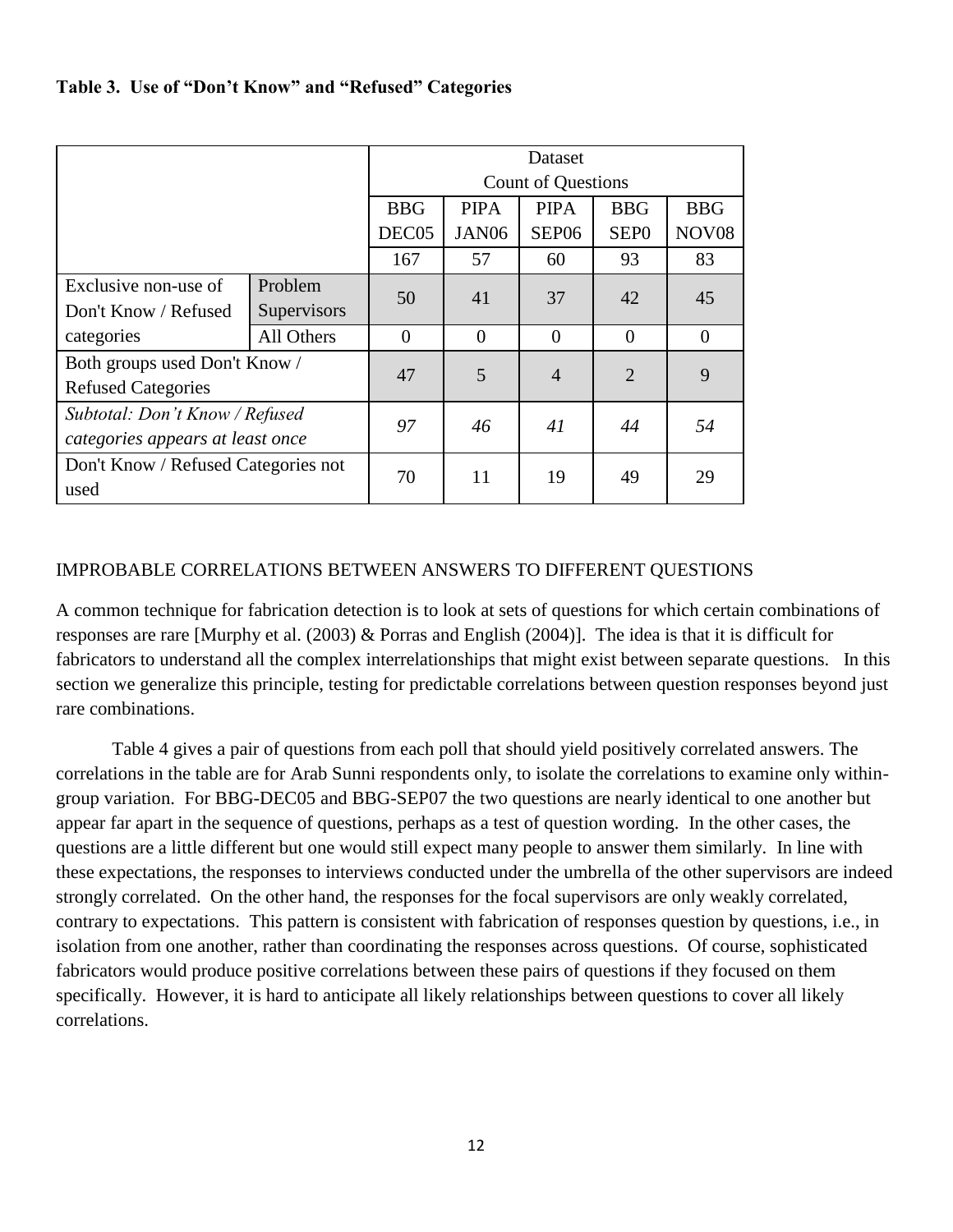# **Table 4. Pairs of Questions that Fail to Display Expected Correlations for Focal Supervisors**

|                  |                                                                                                                                                                                                                                                                                    | <b>Correlations</b> |              |  |
|------------------|------------------------------------------------------------------------------------------------------------------------------------------------------------------------------------------------------------------------------------------------------------------------------------|---------------------|--------------|--|
|                  |                                                                                                                                                                                                                                                                                    | Focal               | <b>Other</b> |  |
| <b>Survey</b>    | <b>Questions</b>                                                                                                                                                                                                                                                                   | supervisors         | supervisors  |  |
| <b>BBG-DEC05</b> | Early in questionnaire: "How important<br>is it to you, personally, to stay informed<br>about news and current events?"<br>Late in questionnaire: "How interested<br>are you, personally, to stay informed<br>about current events in Iraq?"                                       | $-0.04$             | 0.37         |  |
| PIPA-JAN06       | "If US-led forces withdraw from Iraq in<br>the next six months, do you think<br>presence of foreign fighters in Iraq will<br>increase a lot, increase a little, decrease a<br>little, decrease a lot, or have no effect<br>either way?"<br>"If US-led forces withdraw from Iraq in | .05                 | 0.63         |  |
|                  | the next six months, do you think the<br>amount of crime will increase a lot,<br>increase a little, decrease a little,<br>decrease a lot, or have no effect either<br>way?"                                                                                                        |                     |              |  |
| PIPA-SEP06       | "Nouri Maliki's government doing a<br>good job in its efforts to deal with Iraq's<br>problems?"<br>"Please tell me if you have a very<br>favorable, somewhat favorable,<br>somewhat unfavorable or very favorable<br>opinion of:Prime Minister Nouri Al-<br>Maliki?"               | $-0.04$             | 0.47         |  |
| BBG-SEP07        | Early in questionnaire: "How interested<br>are you in staying informed about current<br>events?"<br>Late in questionnaire: "Generally<br>speaking, how interested would you say<br>you are in current events?"                                                                     | 0.01                | 0.42         |  |
| BBG-NOV08        | "How favorably or unfavorably inclined<br>are you personally towards USA?"<br>"How favorably or unfavorably inclined<br>are you personally towards Great<br>Britain?"                                                                                                              | 0.08                | 0.57         |  |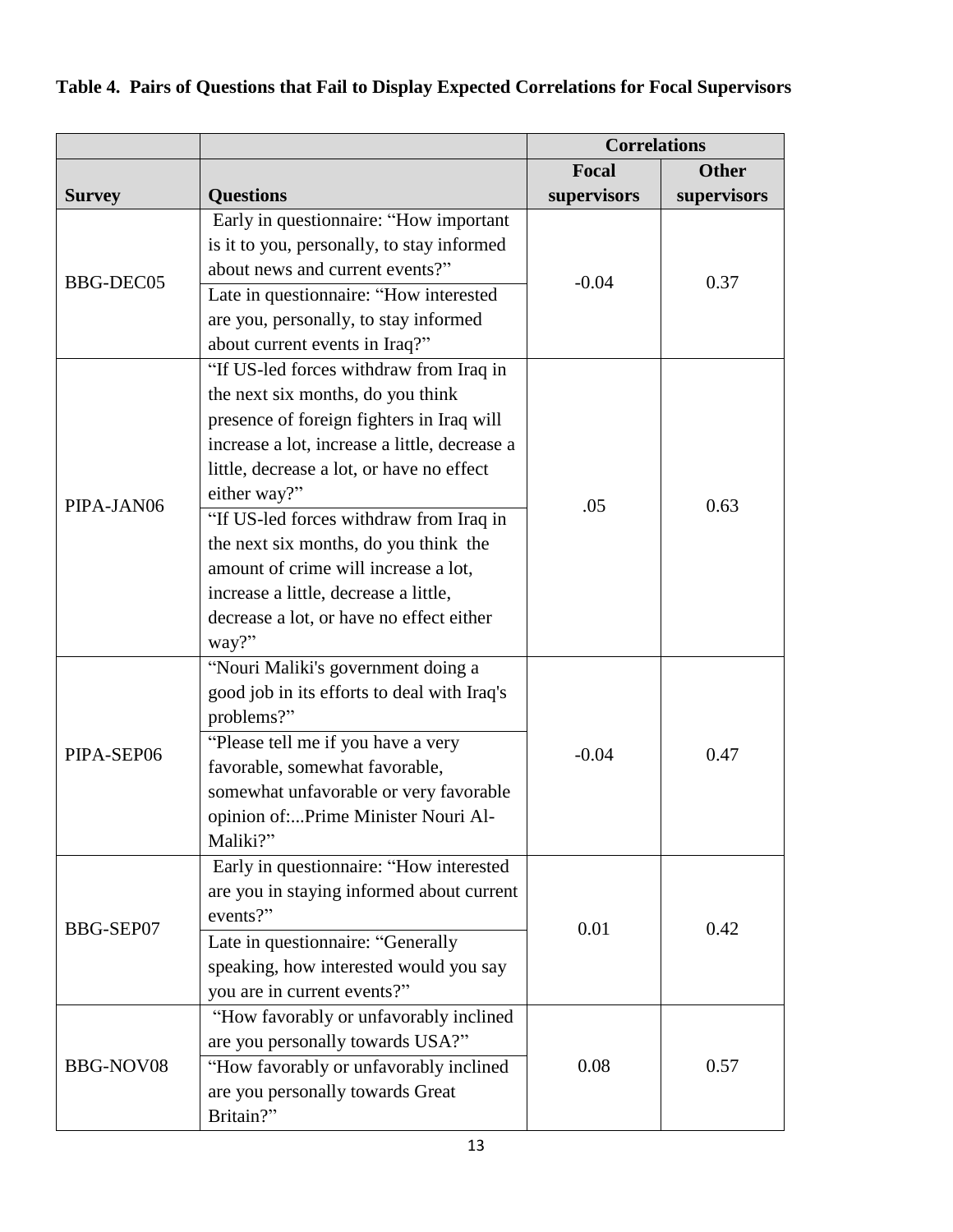Sometimes correlations are too strong. For example, all 131 respondents associated with Supervisor 43 in PIPA-JAN06 answered the following questions identically, with 60 responding "increase a lot" both times and 71 responding "increase a little" both times.

- "If US-led forces withdraw from Iraq in the next six months, do you think **day-to-day security for ordinary Iraqis** will increase a lot, increase a little, decrease a little, decrease a lot, or have no effect either way?"
- "If US-led forces withdraw from Iraq in the next six months, do you think **availability of public services such as electricity, schools, sanitation, etc.** will increase a lot, increase a little, decrease a little, decrease a lot, or have no effect either way?"

An examination of longer sequences of questions provides further suspicious patters which suggest fabrication. Sometimes there are sequences of questions, each with the same answers never ticked for the focal supervisors. For example, in BBG-NOV08 the questionnaire includes a battery of favorability ratings on a four point scale toward the UK, U.S., Germany, France, Russia, and Iran. For the last 5 nations in this sequence, no respondent of the focal supervisors chooses the "very favorable" option.

A similar dynamic occurs in BBG-SEP07. In this instance, favorability for 4 countries is measured on a 5 point scale, and none of the 684 respondents uses either of the top two scale points. This is not a reflection of uniformly unfavorable views of the countries in question, as there are a considerable number of middle-category responses of "neither favorable nor unfavorable" for France (316 respondents or 46%) and for Germany (204 respondents or 30%). It is unrealistic that there would be so many neutral responses without a single person rising to the next category of "rather favorably inclined".

#### RESTRICTED RANGES ON SCALE VARIABLES

Porras and English (2004) argue that fabricating interviewers "would attempt to escape detection by avoiding outliers". They provide evidence that this actually happens, using some data known with certainty to be fabricated. On the other hand, outlier detection is a commonly used strategy in surveys to uncover fabrication in surveys [Murphy et. al (2003), AAPOR and ASA (2003)]. Outliers are tricky to handle for fabricators because each one can draw attention and suspicion, yet real data do contain outliers; so the absence of outliers can also be suspicious, albeit less obviously than their presence. Porras and English (2004) focus their detection efforts on variances of responses. However, we believe that the presence or absence of outliers can be identified more directly through an analysis of ranges. We provide such an analysis in this section.

Figure 3 shows the ranges for all scale variables appearing in the five polls. The black dashes are for the focal supervisors and the grey triangles designate the other supervisors. The ranges for the focal supervisors are contained within the ranges for the other supervisors in every case. Sometimes the former are well within the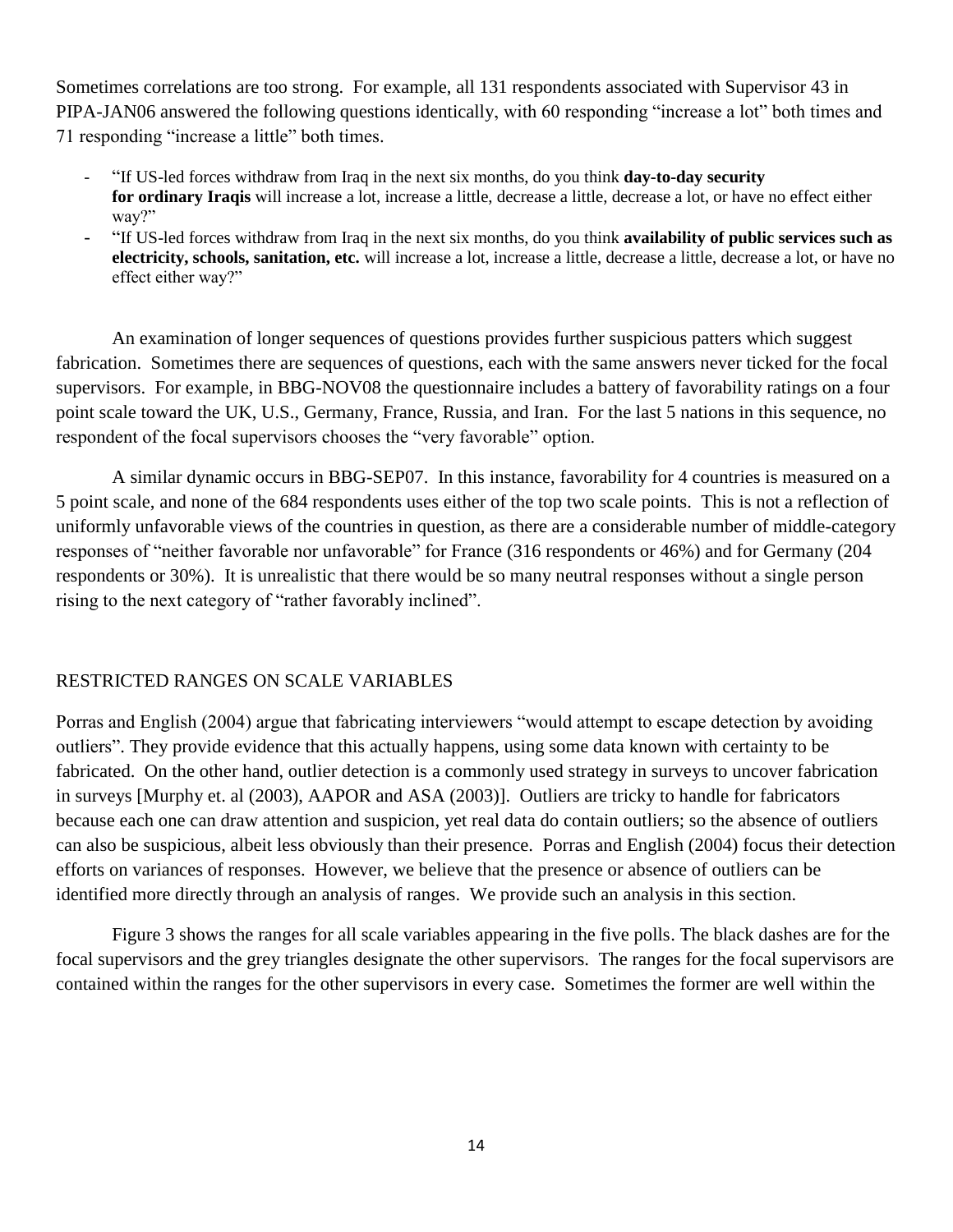latter. This relative lack of variation for the focal supervisors is suggestive of fabrication with the fabricators lacking the ability or imagination to predict outliers or full scale ranges.



 $\overline{\phantom{a}}$ 

<sup>&</sup>lt;sup>11</sup> Since the other supervisors handled more interviews than the focal ones we might expect some tendency for narrower ranges for the latter compared to the former. However, relatively small numbers for the focal supervisors certainly cannot explain extremely different ranges for variables such as hours worked or domestic workers in the household.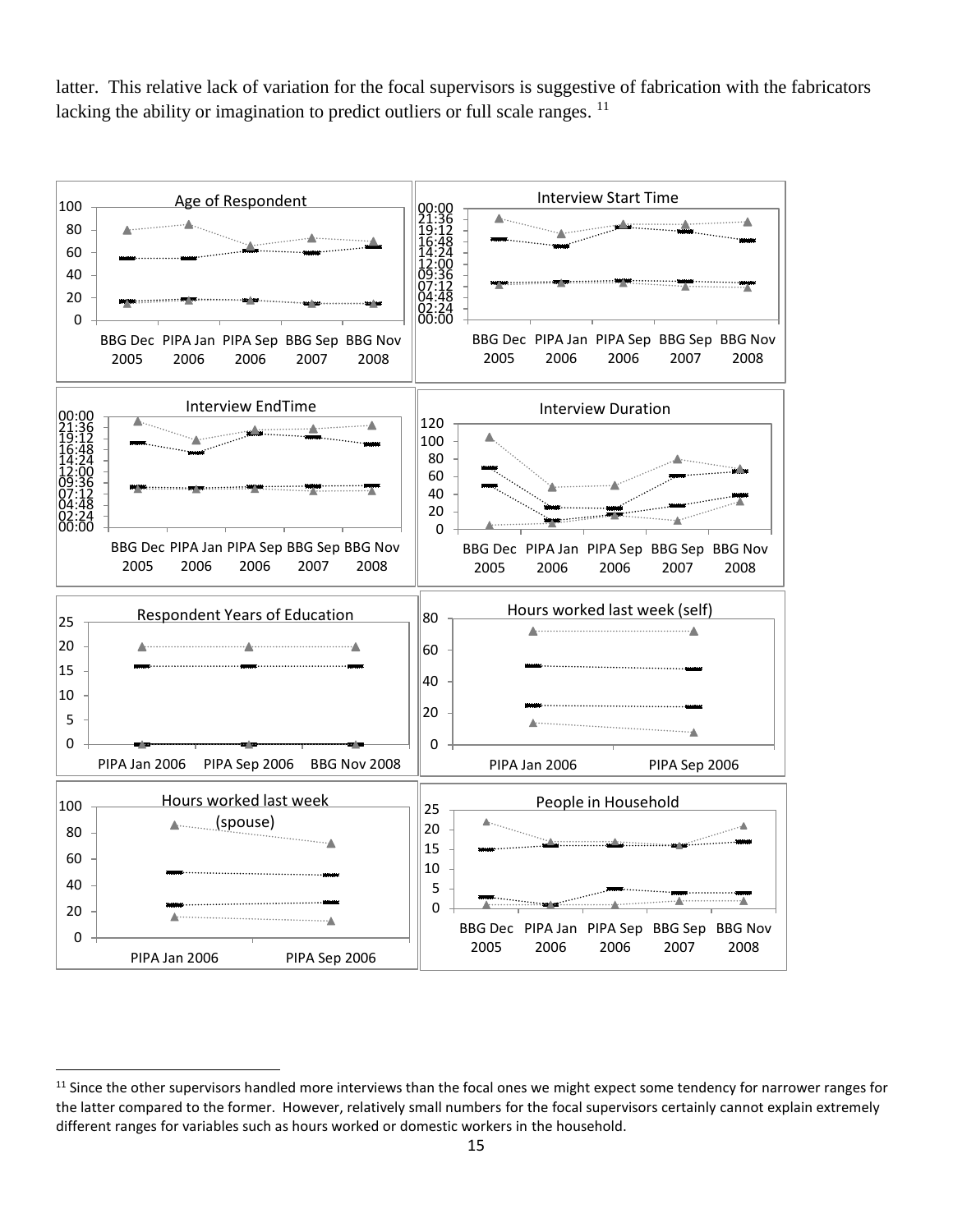

**Figure 3. Responses for Focal Supervisors Display Restricted Ranges Compared to the Other Supervisors**

Note: Focal supervisors are black dashes and all other supervisors are grey triangles.

In figure 4 we explore full distributions, rather than just ranges as we do in figure 3. The figure displays the distributions over interview durations in all five polls, both for the focal supervisors and the other supervisors. The distributions for the focal supervisors have truncated tails, which are generally more prominent on the right. For the BBG-DEC05 poll, fully 98% (after rounding) of the interviews are coded as lasting 50, 55 or 60 minutes for the focal supervisors. For PIPA-JAN06 all but 1 interview fall between 10 and 17 minutes, while 53% of interviews for other supervisors fall outside this range. For PIPA-SEP06 every single one of the interviews of the focal supervisors last between 17 and 24 minutes whereas for the other supervisors 46% of the interviews are outside this narrow range. BBG-NOV08 looks better than the others, although it still has a truncated left tail. Yet another strange fact is that all the interviews of the focal supervisors in the BBG-DEC05 dataset start at times that are exact multiples of 5. This percentage declines over the course of the subsequent four polls (99%, 69%, 40% and 34%) perhaps suggesting increasing sophistication at fabricating distributions that appear plausible.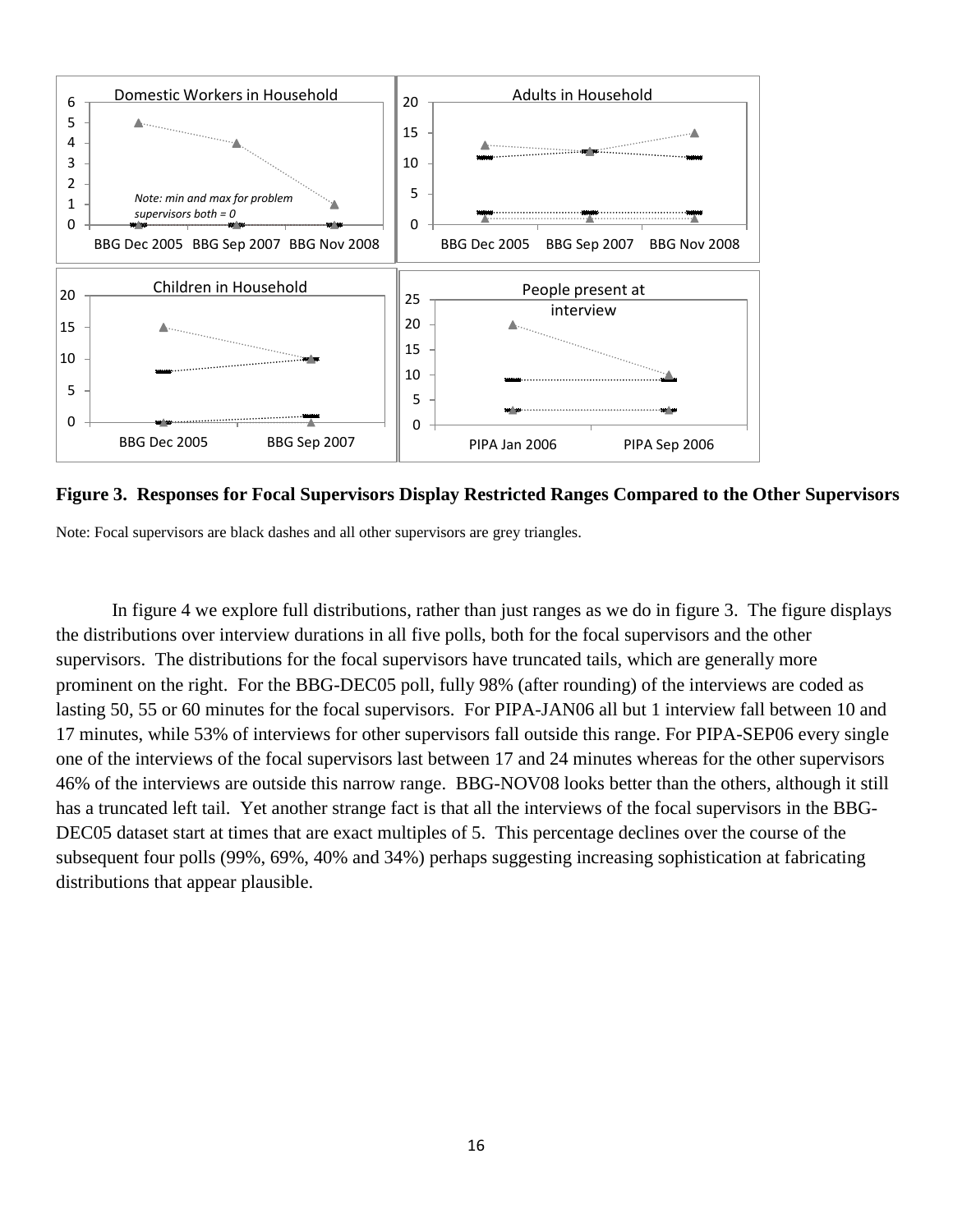

17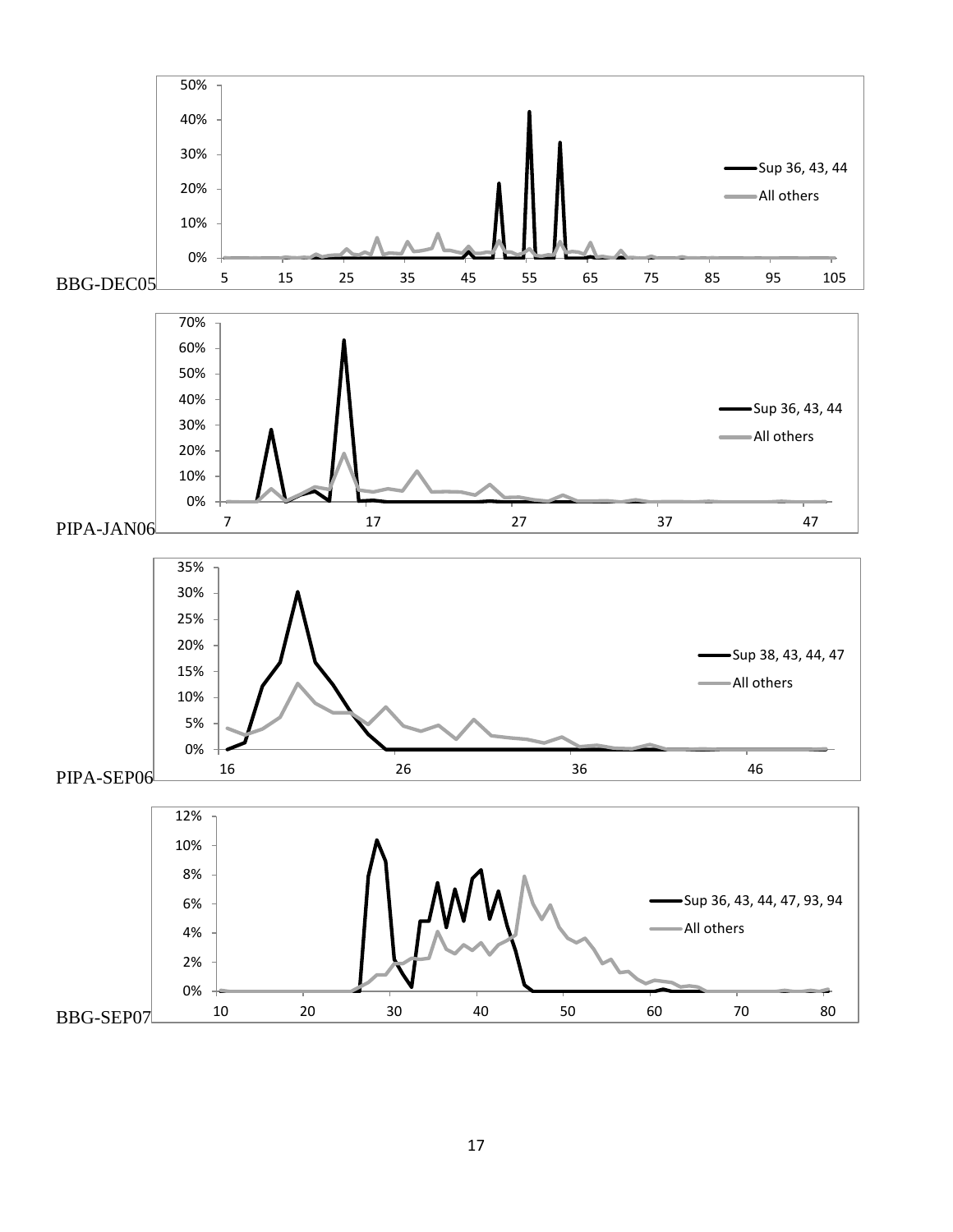

**Figure 4. The Distributions of Interview Durations** 

#### IMPLAUSIBLE RELATIONSHIPS ACROSS HOUSEHOLDS IN TELEVISION VIEWING PATTERNS

Figure 5 displays television viewing patterns recorded in the BBG-DEC05 poll for all of the focal supervisors on the right and for a random sample of the other supervisors on the left.<sup>12</sup> Each row represents the viewing pattern for a particular interviewee for the previous day. The day is divided into 48 half-hour blocks with blocks filled for the time slots for which the respondent says that he/she watched television. The rows are ordered by the supervisor variable and then the "serial number" variable, i.e. the unique identifier given to each record in the BBG data files. The first line is serial number 1200 of supervisor 36 followed by serial 1201 of supervisor 36. The cases for supervisor 43 begin immediately after the last case for supervisor 36. These are, again, presented in ascending order of serial numbers. We finish with supervisor 44. The interviews of the other supervisors in the left-side block are ordered similarly.

We would expect households to spend big blocks of time with their televisions on and other blocks with it turned off. Indeed, we see much of this pattern for the other supervisors (on the left). The respondents for the focal supervisors frequently switch their televisions on for half-hour slots before shutting them off. In some areas, mainly in the top half of the right-hand picture, these half-hour blocks seem quite uniform across households. Even more striking are the diagonal streaks in many areas of the right block. These patterns suggest implausibly tight relationships between the different respondents for the focal supervisors.

 $\overline{\phantom{a}}$ 

<sup>&</sup>lt;sup>12</sup> Data from BBG-SEP07and BBG-NOV08 look similar.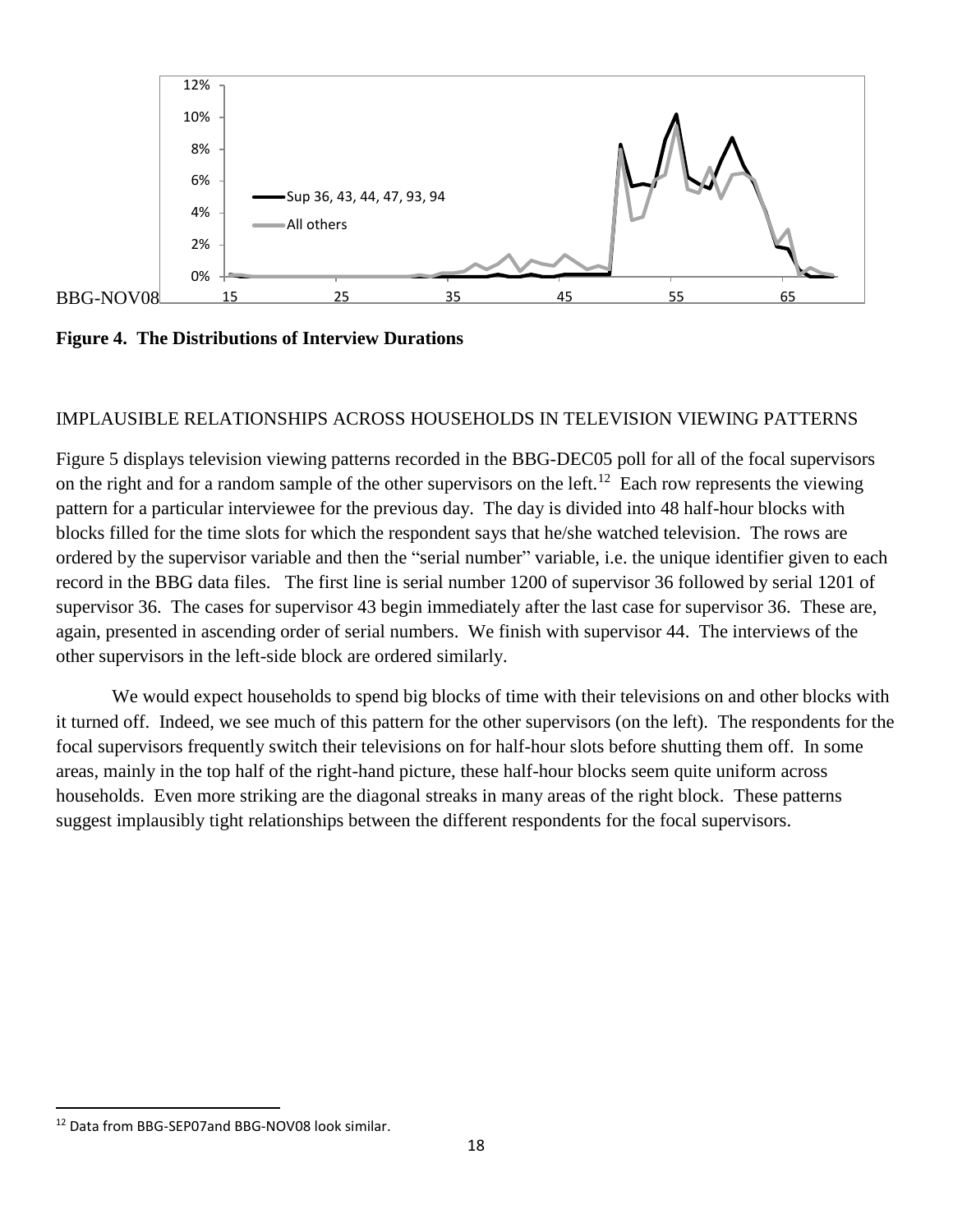

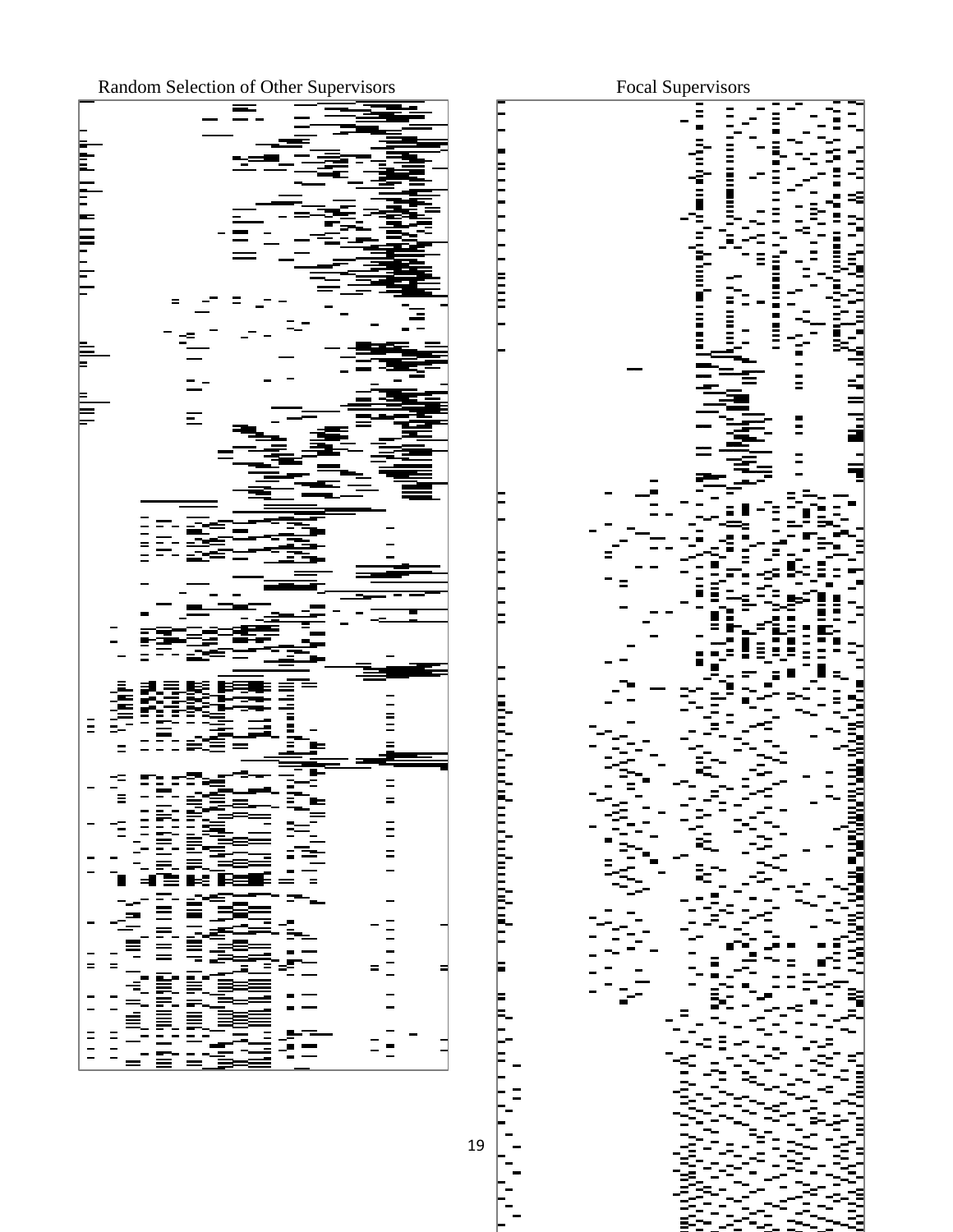#### **Figure 5. Television Viewing Patterns for Other Supervisors (left) and Focal Supervisors (right)**

Figure 6 contains an extract from figure 5 drawn from BBG-DEC05, supervisor 44. There is a diagonal streak in which the first household switches on the television at 20:30 and switches off at 21:00. The next household of the same supervisor then switches on at 21:00 and off at 21:30. The next household for that supervisor switches on at 21:30 and off at 22:00. The pattern continues down a string of seven households for this supervisor. Such patterns recur again and again in figure 5. Yet these households are supposed to be randomly selected and they are certainly not selected based on their relationships with one another regarding their television viewing patterns. We can think of no plausible mechanism that could bring about such tightly knit relationships.<sup>13</sup>



**Figure 6. An Extract from Figure 5**

# **Conclusion**

 $\overline{\phantom{a}}$ 

The data associated with the focal supervisors in the five polls shows many suspicious patterns which suggest the strong possibility of fabrication. Given the high percentage of cases covered by the focal supervisors, between 16% and 44% depending on the poll, if our suspicious are confirmed, any national figures derived from these datasets must also be considered unsound. The figures for Baghdad, Anbar and Diyala appear completely unusable for these five polls.

KA Research Limited has collected Iraq data on behalf of numerous organizations besides PIPA and the BBG. These clients include ABC News, the BBC, the Japan Broadcasting Corporation (NHK), the U.S.

 $13$  We note that some of the patterns for the other supervisors also appear to be strange, particularly at the bottom of figure 5 where there seem to be some recurring patterns. The question on television viewing times is complicated and some other supervisors may have fabricated their responses in order to save some time.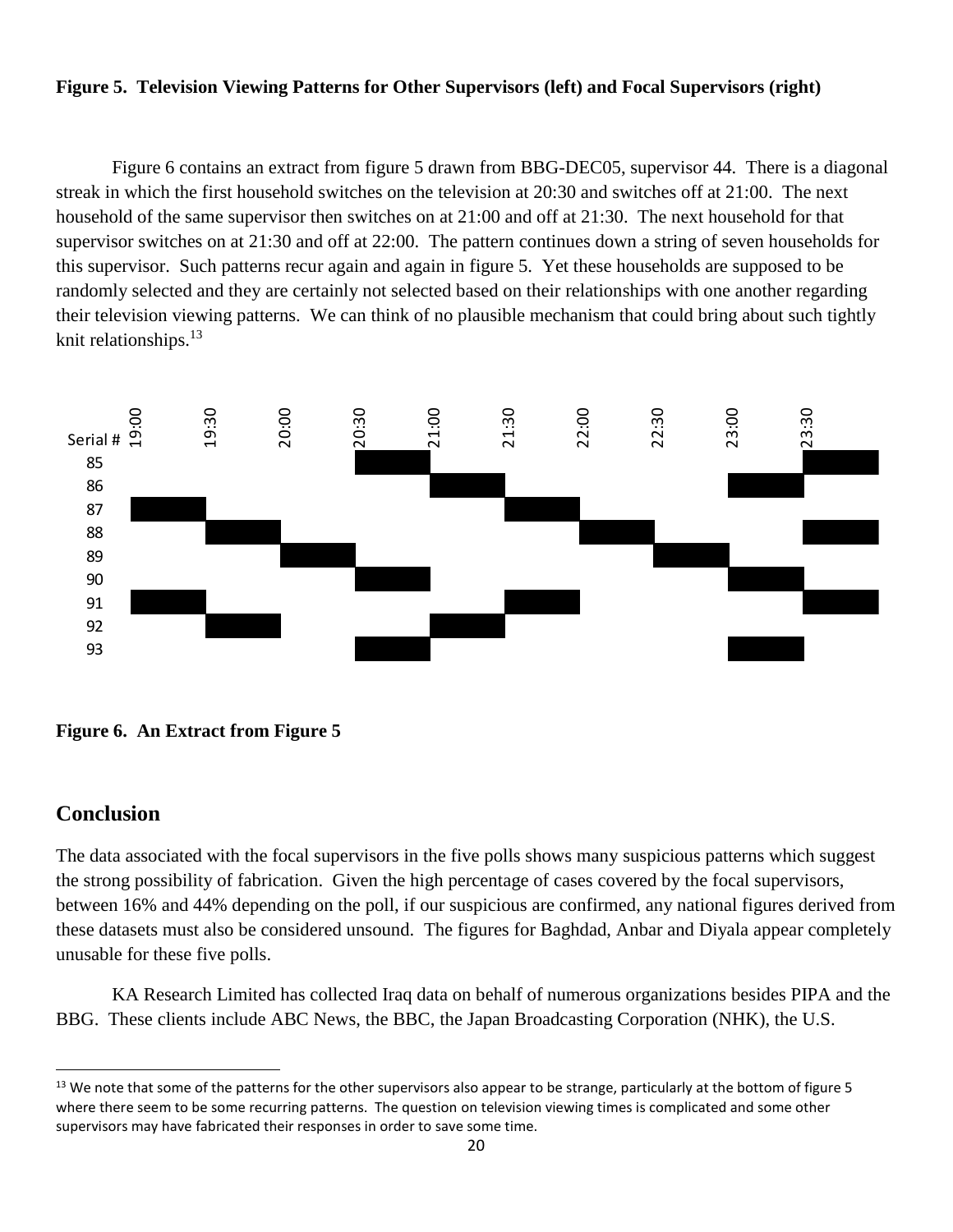Department of State (FedSpending.org 2009), and the International Research Exchange (IREX and D3 Systems 2010). It is important that these and other consumers of KARL public opinion data, particularly Iraq data, do their own assessments to see whether their data also shows evidence of potential fabrication.

 KARL's extensive and high-profile client list ensures that KARL-produced data has played a significant role in shaping international understanding of Iraqi public opinion. However, if the patterns we have found in five KARL polls extend beyond PIPA and the BBG then much of the collected body of knowledge of Iraqi public opinion must now be reconsidered.

It appears that U.S. foreign policy may have been informed by a considerable quantity of flawed data. PIPA's Iraq data have been reported widely, and briefed to Congress on at least one occasion (Kull 2008). While the specifics are not reported regarding how BBG's data was used within the U.S. Government, it stands to reason that it had some impact on U.S. actions during the period in question. If fabrication extends beyond these cases, particularly to polls commissioned by the State Department then the damage would be still greater.

The apparent fabrication becomes obvious in the five Iraq polls only when we view the data through the proper lens – focal supervisors versus the other supervisors. Without this lens the patterns remain murky. Moreover, the literature on fabrication in surveys does not point in the right direction in this case because this literature focuses on interviewers rather than supervisors. In fact, many fabrication detection and correction mechanisms, such as reinterviewing randomly selected or suspicious cases, would probably have been ineffective in KARL's case as these procedures are normally implemented by supervisors who are at the heart of the problem in the five polls we have analyzed. Although the datasets contain two variables which indicate interviews that were subject to "back check", the system described by these variables could also have been a fabrication, or else was totally ineffective at detecting and rooting out the apparent problem. Thus, we do not think that the fabrication in the five Iraq polls was easy to detect, despite its great scale.

Additionally, the literature on fabrication detection tends to assume a higher level of technical sophistication during data collection than is typically available in post-conflict environments. Interviews are often conducted by paper and pencil in these environments, rendering impossible analysis of time between questions, GPS tracking of interviewers, and other methods used in domestic face to face survey research.

One obvious lesson from our analysis is that fabrication detection systems should account for the possibility of fabrication at all levels in a survey, including supervisors, data entry people, interviewers, and anyone else in the chain of reporting of poll results. Related to this is the possibility that multiple layers of subcontracting might be a risk factor for fabrication. PIPA, for example, hired D3 Systems which worked with KARL which is based in Istanbul but has field presence in Iraq. With so many layers it is hard to ensure accountability.

Fabrication detection in surveys is roughly analogous to steroid detection in sports; it is a two-way competition in which it is hard for the detectors to stay ahead of the cheaters. Good detection will always involve both art and science since new cases are likely to differ from old ones.

It is, of course, extremely difficult to conduct a high-quality survey in a conflict zone. It is probably no accident that the suspicious patterns showed up in the most violent region of Iraq. Interviewers would have to risk their lives to work in this zone. We suggest that surveys conducted in war zones should provoke healthy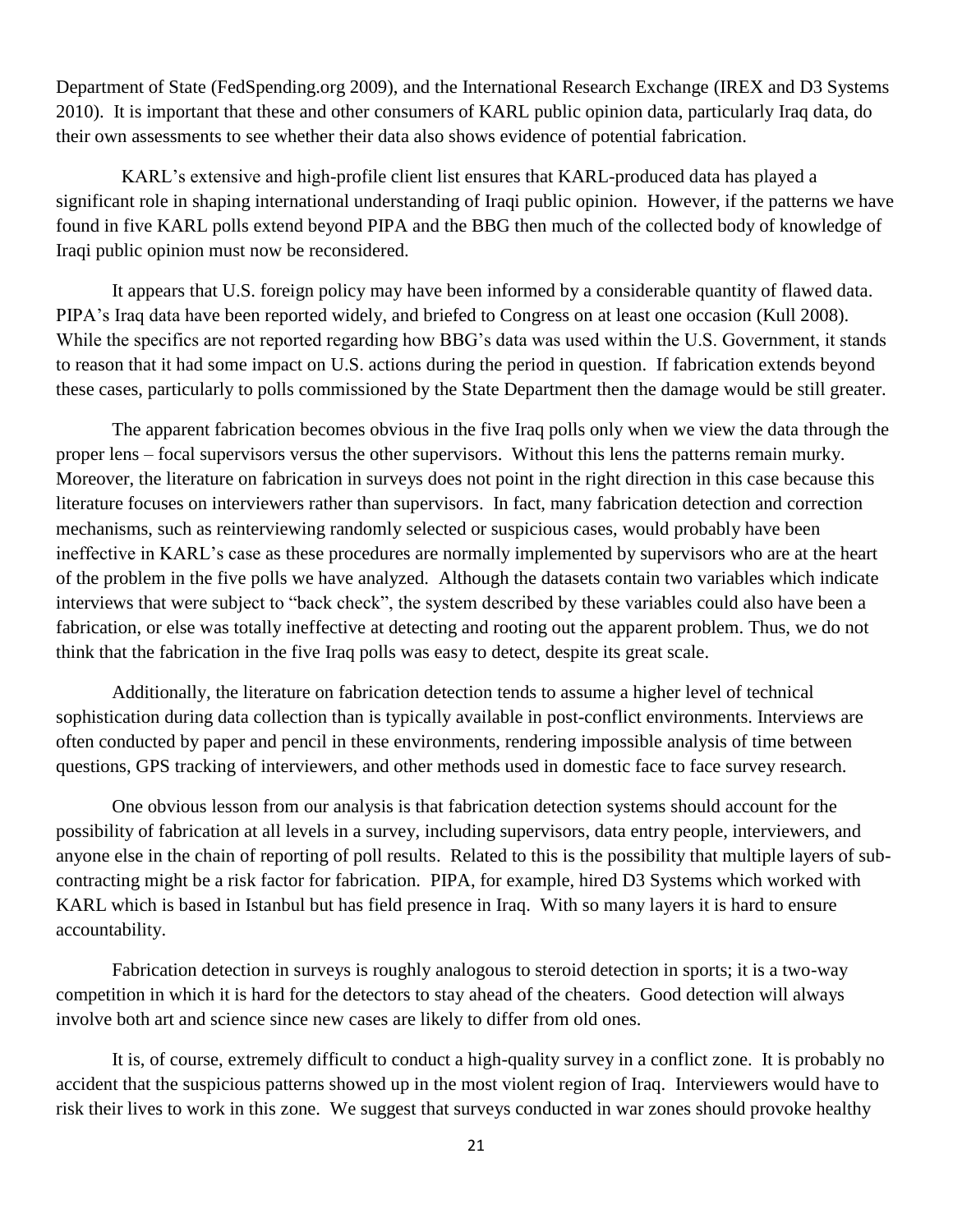skepticism and should have unusually strong fabrication-detection and quality-control procedures in place. While such quality control measures will likely increase costs and time to field surveys, this case shows that extensive quality control is a cost that cannot safely be avoided. If anything, quality control has typically been lower in conflict zones than in peaceful places, suggesting that the apparent fabrication we have uncovered in this paper may only be the tip of an iceberg.

# **References**

- AAPOR. 2009a. "AAPOR Finds Gilbert Burnham in Violation of Ethics Code, [http://www.aapor.org/Content/aapor/Resources/ForMedia/PressReleases/AAPORFindsGilbertBurnhami](http://www.aapor.org/Content/aapor/Resources/ForMedia/PressReleases/AAPORFindsGilbertBurnhaminViolationofEthicsCode/default.htm) [nViolationofEthicsCode/default.htm.](http://www.aapor.org/Content/aapor/Resources/ForMedia/PressReleases/AAPORFindsGilbertBurnhaminViolationofEthicsCode/default.htm)
- AAPOR 2009b. "AAPOR Raises Objections to Actions by Atlanta-Based Strategic Vision LLC." [http://www.aapor.org/Content/aapor/Resources/ForMedia/PressReleases/AAPORRaisesObjectionstoAct](http://www.aapor.org/Content/aapor/Resources/ForMedia/PressReleases/AAPORRaisesObjectionstoActionsbyAtlantaBasedStrategicVisionLLC/default.htm) [ionsbyAtlantaBasedStrategicVisionLLC/default.htm.](http://www.aapor.org/Content/aapor/Resources/ForMedia/PressReleases/AAPORRaisesObjectionstoActionsbyAtlantaBasedStrategicVisionLLC/default.htm)
- AAPOR and ASA. 2003. "Interviewer Fabrication in Survey Research," [http://aapor.org/AM/Template.cfm?Section=Report\\_to\\_AAPOR\\_Standards\\_Comm\\_on\\_Interviewer\\_Fal](http://aapor.org/AM/Template.cfm?Section=Report_to_AAPOR_Standards_Comm_on_Interviewer_Falsification1&Template=/CM/ContentDisplay.cfm&ContentID=3160) [sification1&Template=/CM/ContentDisplay.cfm&ContentID=3160B](http://aapor.org/AM/Template.cfm?Section=Report_to_AAPOR_Standards_Comm_on_Interviewer_Falsification1&Template=/CM/ContentDisplay.cfm&ContentID=3160)iemer, Paul P. and Lyberg, Lars E. 2003. Introduction to Survey Quality Hoboken NJ, Wiley and Sons.
- Blumenthal, Mark. 2006. "The Pollster That Made Up Data." Pollster.com. [http://www.pollster.com/blogs/the\\_pollster\\_that\\_made\\_up\\_data.php?nr=1.](http://www.pollster.com/blogs/the_pollster_that_made_up_data.php?nr=1)
- Blumenthal, Mark. 2009. ""Strategic Vision Ends Year in Deep, Deep Hole," National Journal, December 21, [http://www.nationaljournal.com/njonline/mp\\_20091221\\_3652.php.](http://www.nationaljournal.com/njonline/mp_20091221_3652.php)
- Blumenthal, Mark. 2011. "Daily KOS versus Research 2000 Lawsuit Settled." HUFFPOST POLLSTER [http://www.huffingtonpost.com/2011/05/27/daily-kos-research-2000-lawsuit\\_n\\_867775.html.](http://www.huffingtonpost.com/2011/05/27/daily-kos-research-2000-lawsuit_n_867775.html)
- Broadcasting Board of Governors (BBG-MAR05)). 2005a. Data File Obtained through Freedom of Information Act, Washington DC.
- Broadcasting Board of Governors (BBG-DEC05), 2005b. Data File Obtained through Freedom of Information Act, Washington DC.
- Broadcasting Board of Governors (BBG-SEP07), 2007. Data File Obtained through Freedom of Information Act, Washington DC.
- Broadcasting Board of Governors (BBG-NOV08), 2008. Data File Obtained through Freedom of Information Act, Washington DC.
- Buckley, Cara. 2011. "Two Brooklyn Census Managers Fired Over Faked Surveys." The New York Times, July 8, [http://cityroom.blogs.nytimes.com/2010/06/26/two-brooklyn-census-managers-fired-over-faked](http://cityroom.blogs.nytimes.com/2010/06/26/two-brooklyn-census-managers-fired-over-faked-surveys/)[surveys/.](http://cityroom.blogs.nytimes.com/2010/06/26/two-brooklyn-census-managers-fired-over-faked-surveys/)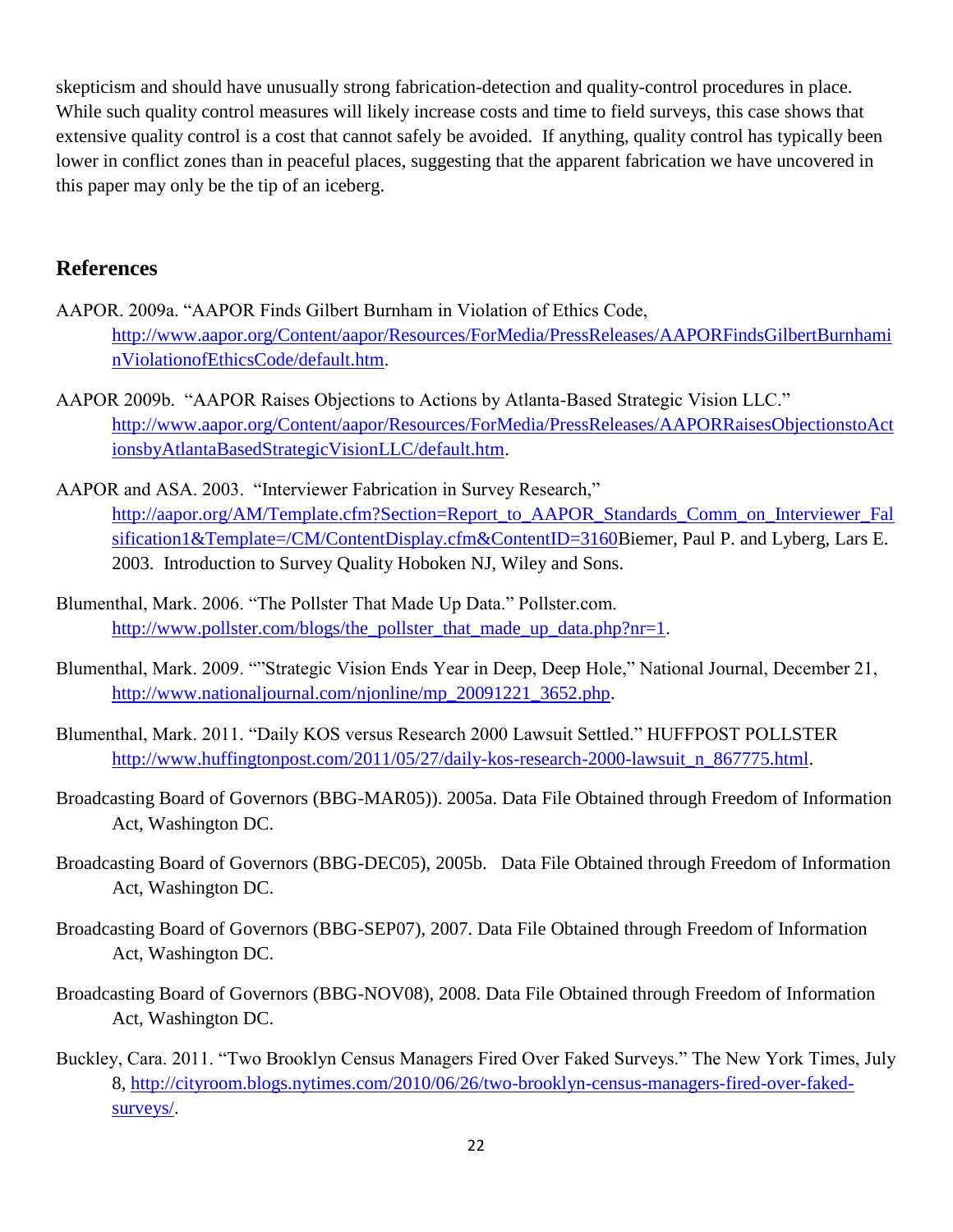- Burnham, G. Lafta, R. Doocy, S. and Roberts, L. 2006. "Mortality after the 2003 invasion of Iraq: a crosssectional cluster sample survey, The Lancet 368 (9545) 1421-1428.
- FedSpending.org. 2009. "Contracts to Contractor(s) 'ka research limited' (FY 2006)," OMB Watch, [http://www.fedspending.org/fpds/fpds.php?fiscal\\_year=2006&company\\_name=ka+research+limited&so](http://www.fedspending.org/fpds/fpds.php?fiscal_year=2006&company_name=ka+research+limited&sortp=u&datype=T&reptype=l&database=fpds&detail=4&submit=GO) [rtp=u&datype=T&reptype=l&database=fpds&detail=4&submit=GO.](http://www.fedspending.org/fpds/fpds.php?fiscal_year=2006&company_name=ka+research+limited&sortp=u&datype=T&reptype=l&database=fpds&detail=4&submit=GO)
- Hornbeck, Stephen, Peng, David, Studner, Catherine and Jodice, David. 2010. "Ensuring Data Quality in Conflict Zones."  $D^3$  Systems, [http://www.d3systems.com/wp](http://www.d3systems.com/wp-content/uploads/2010/09/ensuring_data_quality_in_conflict_zones.pdf)content/uploads/2010/09/ensuring data quality in conflict zones.pdf.
- Iraq Body Count. Continuously updated. Available at <http://www.iraqbodycount.org/>.
- IREX and D3 Systems. 2010. "Iraq Media Study National Audience Analysis." IREX, [http://www.irex.org/resource/iraq-media-study-national-audience-analysis.](http://www.irex.org/resource/iraq-media-study-national-audience-analysis)
- Kos. 2010. "Research 2000: Problems in Plain Sight," Daily Kos, [http://www.dailykos.com/story/2010/6/29/880179/-Research-2000:-Problems-in-plain-sight.](http://www.dailykos.com/story/2010/6/29/880179/-Research-2000:-Problems-in-plain-sight)
- Kull, Steven. 2008. "Iraqi Public Opinion on the Presence of US Troops." World Public Opinion.org, [http://www.worldpublicopinion.org/pipa/articles/brmiddleeastnafricara/517.php?nid=&id=&pnt=517.](http://www.worldpublicopinion.org/pipa/articles/brmiddleeastnafricara/517.php?nid=&id=&pnt=517)
- Murphy, Joe, Baxter, Rodney, Eyerman, Joe, Cunningham, David and Kennet, Joel. 2004. "A System for Detecting Interviewer Falsification." RTI International, [http://www.rti.org/pubs/paper](http://www.rti.org/pubs/paper-detectingintrvfalsifi.pdf)[detectingintrvfalsifi.pdf.](http://www.rti.org/pubs/paper-detectingintrvfalsifi.pdf)
- ORB. 2008. "Update on Iraqi Casualty Data," [http://www.opinion.co.uk/Newsroom\\_details.aspx?NewsId=120.](http://www.opinion.co.uk/Newsroom_details.aspx?NewsId=120)
- Peng, David and Field, Karl. 2011. "Quality Control in Telephone Survey Interviewer Monitoring, Survey Practice, April: [www.surveypractice.org.](http://www.surveypractice.org/)
- Porras, Javier and English, Ned. 2004. "Data-Driven Approaches to Identifying Interviewer Data Falsification: The Case of Health Survyes. In JSM Proceedings, Survey Research Methods Section. Toronto, Canada: American Statistical Association. 42232-4228.
- Program on International Policy Attitudes (PIPA-JAN06). 2006a. "Iraq Poll Illuminates Sunni-Shia Divide: Sunni Dissatisfaction Widespread," [http://drum.lib.umd.edu/handle/1903/10158.](http://drum.lib.umd.edu/handle/1903/10158)
- Program on International Policy Attitudes (PIPA-SEP06). 2006b. "Most Iraqis Want U.S. Troops Out Within a Year: Say U.S. Presence Provoking More Conflict Than it is Preventing Approval of Attacks on U.S. led Forces Rises to 6 in 10." [http://drum.lib.umd.edu/handle/1903/10163.](http://drum.lib.umd.edu/handle/1903/10163)
- Spagat, Michael. 2010. "Ethical and Data-Integrity Problems in the Second Lancet Survey of Mortality in Iraq." Defense and Peace Economics 21(1) 1-41.
- Tourangeau, Roger, Rips, Lance J. and Rasinski, Kenneth. 2000. The Psychology of Survey Response, Cambridge university Press, Cambridge, U.K.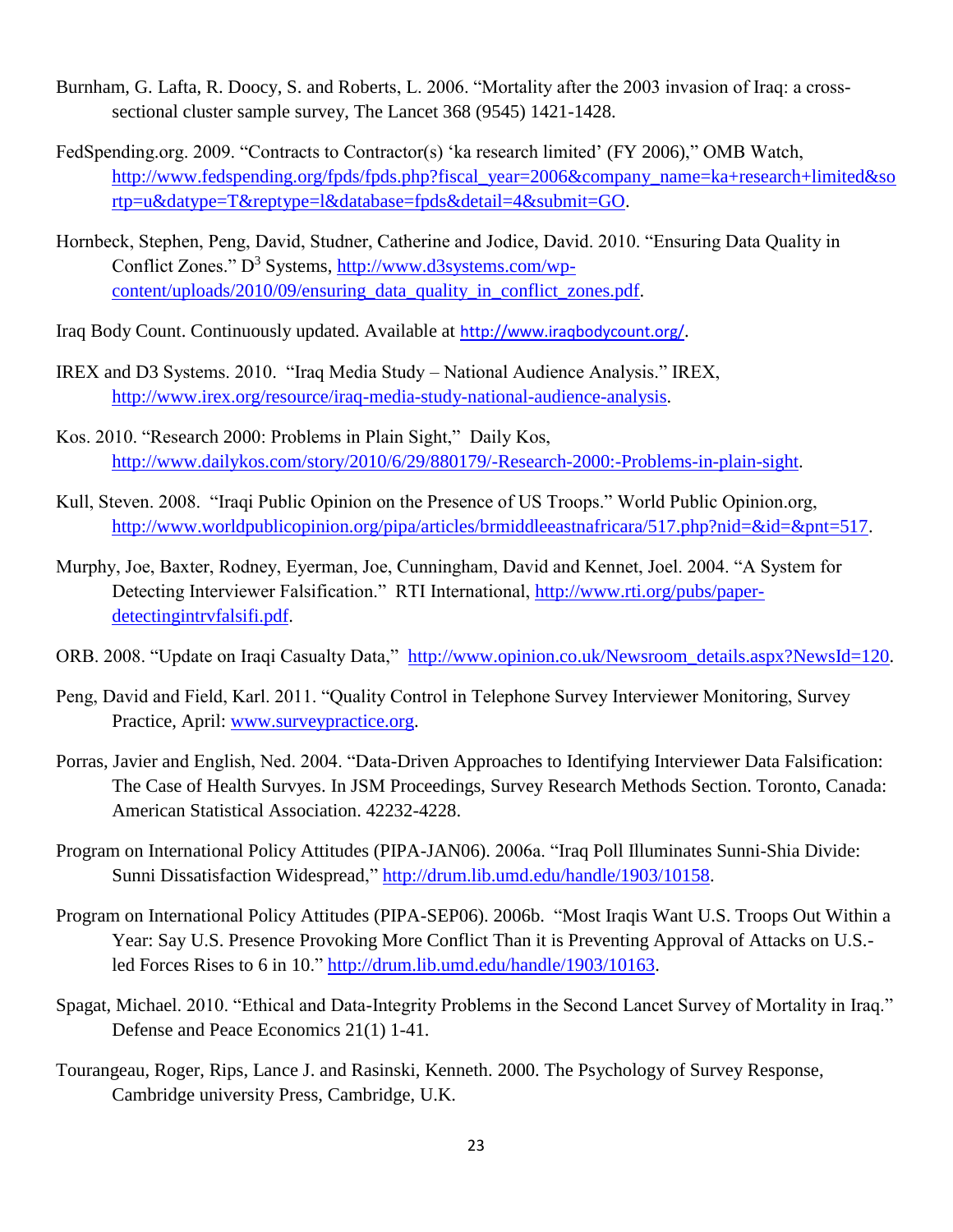Spagat, Michael and Dougherty, Josh. 2010. "Conflict Deaths in Iraq: A Methodological Critique of the ORB Survey Estimate." Survey Research Methods 4(1) 3-15.

# **Appendix**

This appendix contains all the questions, together with their answers, that are covered in figure 1 of the main paper. We use italics below when zero respondents for the focal supervisors gave these answers. We use bold below when all respondents for the focal supervisors gave these answers.

# **BBG-DEC05<sup>14</sup>**

 $\overline{a}$ 

- A. How favorably or unfavorably inclined are you personally towards Turkey?
	- *1. Very favorably inclined*
	- 2. Somewhat favorably inclined
	- 3. Neither favorably nor unfavorably inclined
	- 4. Somewhat unfavorably inclined
	- 5. Very unfavorably inclined
- B. How favorably or unfavorably inclined are you personally towards Great Britain?
	- *1. Very favorably inclined*
	- 2. Somewhat favorably inclined
	- 3. Neither favorably nor unfavorably inclined
	- 4. Somewhat unfavorably inclined
	- 5. Very unfavorably inclined
- C. How favorably or unfavorably inclined are you personally towards Saudi Arabia?
	- 1. Very favorably inclined
	- 2. Somewhat favorably inclined
	- 3. Neither favorably nor unfavorably inclined
	- 4. Somewhat unfavorably inclined
	- *5. Very unfavorably inclined*
- D. How favorably or unfavorably inclined are you personally towards France?
	- 1. Very favorably inclined
	- 2. Somewhat favorably inclined
	- 3. Neither favorably nor unfavorably inclined
	- 4. Somewhat unfavorably inclined
	- *5. Very unfavorably inclined*
- E. How favorably or unfavorably inclined are you personally towards Russia?
	- 1. Very favorably inclined
	- 2. Somewhat favorably inclined
	- 3. Neither favorably nor unfavorably inclined

<sup>&</sup>lt;sup>14</sup> Actual question text not available for BBG-sponsored surveys. Question text shown here is drawn from the SPSS files provided in response to the FOIA request.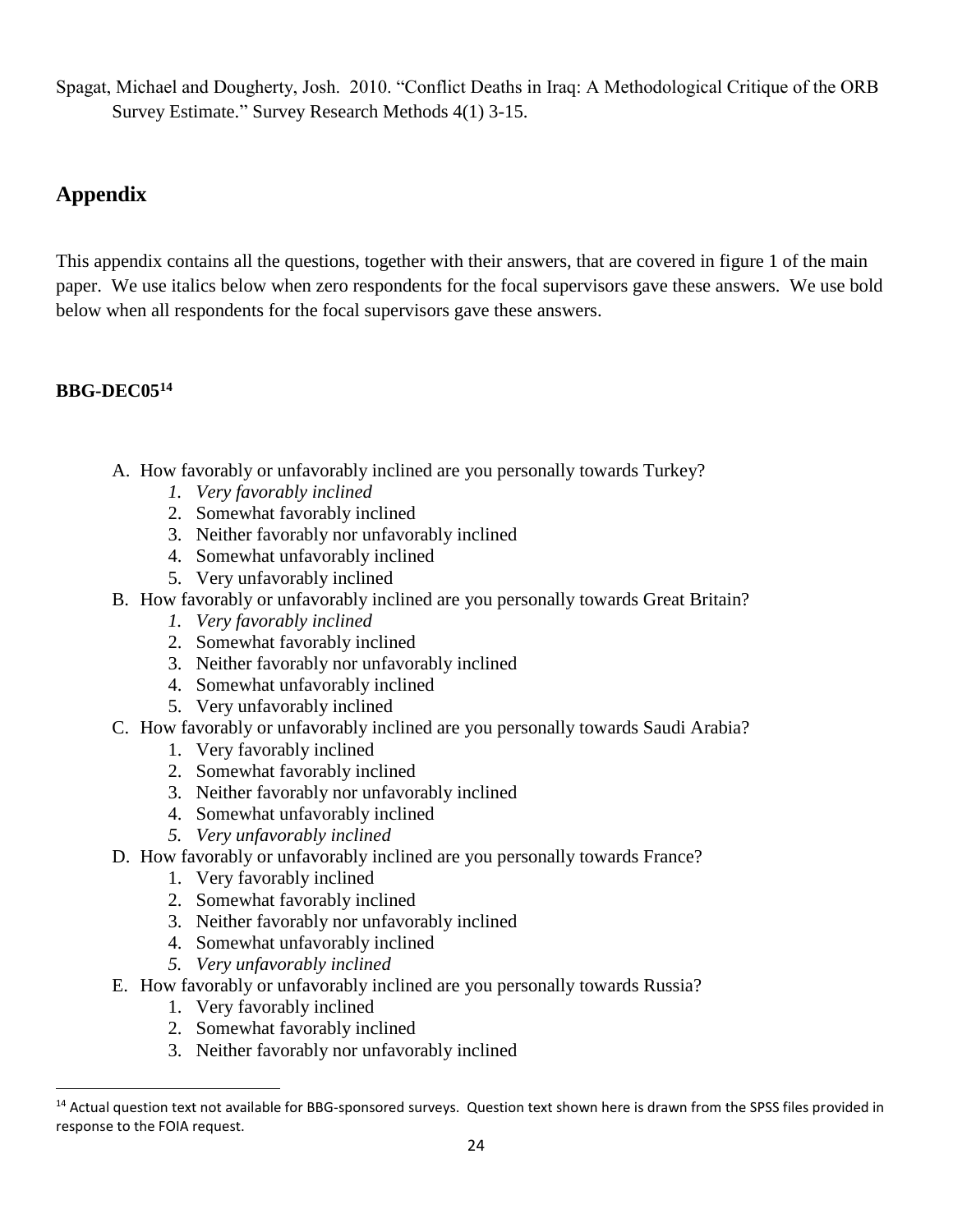- 4. Somewhat unfavorably inclined
- *5. Very unfavorably inclined*
- F. How often use community meetings to get information about current events?
	- *1. Daily or almost every day*
	- *2. Several times a week*
	- *3. Once a week*
	- 4. Less than once a week
	- 5. Never
- G. Thinking about a News and Information TV Channel that would serve the whole family, how important would it be for this TV Channel to offer the following? Day long coverage of a major news story.
	- 1. Very important
	- 2. Somewhat important
	- *3. Not at all important*

# **PIPA-JAN06**

- A. If US-led forces withdraw from Iraq in the next six months, do you think willingness of factions in parliament to cooperate will increase a lot, increase a little, decrease a little, decrease a lot, or have no effect either way?
	- 1. Increase a lot
	- 2. Increase a little
	- 3. Decrease a lot
	- 4. Decrease a little
	- *5. No effect either way*
- B. If US-led forces withdraw from Iraq in the next six months, do you think Amount inter-ethnic violence will increase a lot, increase a little, decrease a little, decrease a lot, or have no effect either way?
	- *1. Increase a lot*
	- 2. Increase a little
	- 3. Decrease a lot
	- 4. Decrease a little
	- *5. No effect either way*
- C. If US-led forces withdraw from Iraq in the next six months, do you think presence foreign fighters in Iraq will increase a lot, increase a little, decrease a little, decrease a lot, or have no effect either way?
	- 1. Increase a lot
	- *2. Increase a little*
	- 3. Decrease a lot
	- 4. Decrease a little
	- 5. No effect either way
- D. If US-led forces withdraw from Iraq in the next six months, do you think day to day security for ordinary Iraqis will increase a lot, increase a little, decrease a little, decrease a lot, or have no effect either way?
	- 1. Increase a lot
	- 2. Increase a little
	- *3. Decrease a lot*
	- *4. Decrease a little*
	- *5. No effect either way*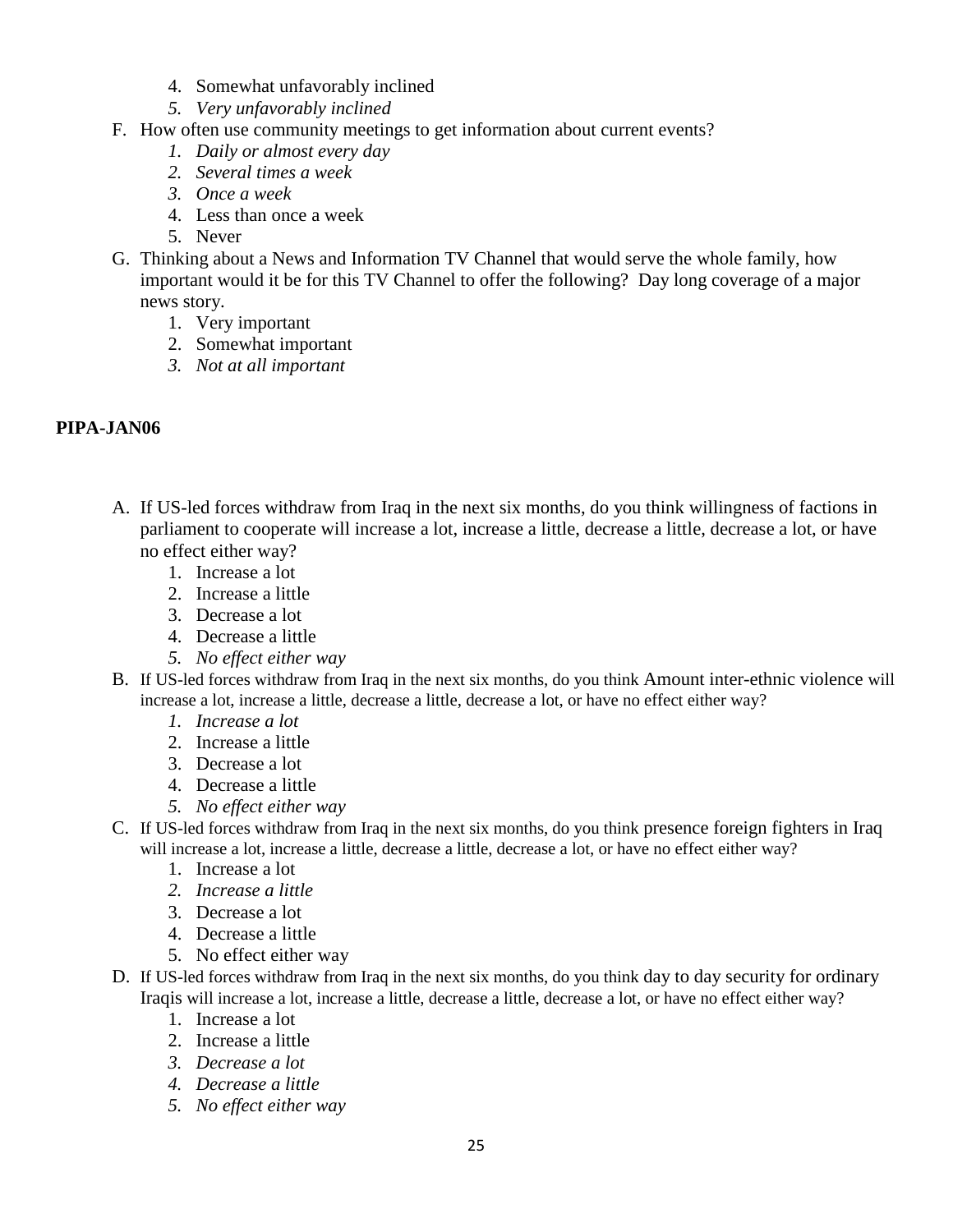- E. If US-led forces withdraw from Iraq in the next six months, do you think Availability of public services will increase a lot, increase a little, decrease a little, decrease a lot, or have no effect either way?
	- 1. Increase a lot
	- 2. Increase a little
	- *3. Decrease a lot*
	- *4. Decrease a little*
	- *5. No effect either way*
- F. I am going to read a list of how the US has been involved in Iraq in non-military ways. For each one that I read, please tell me if you approve of the US being involved and think the US is doing a good job, approve but think the US is doing a poor job, or disapprove of the US being involved in Iraq in this way....assisting with economic development of Iraq?
	- *1. Approve and US is doing a good job*
	- 2. Approve, but US is doing a poor job
	- 3. Disapprove
- G. I am going to read a list of how the US has been involved in Iraq in non-military ways. For each one that I read, please tell me if you approve of the US being involved and think the US is doing a good job, approve but think the US is doing a poor job, or disapprove of the US being involved in Iraq in this way....assisting with the development of Iraq's oil industry?
	- *1. Approve and US is doing a good job*
	- 2. Approve, but US is doing a poor job
	- 3. Disapprove
- H. I am going to read a list of how the US has been involved in Iraq in non-military ways. For each one that I read, please tell me if you approve of the US being involved and think the US is doing a good job, approve but think the US is doing a poor job, or disapprove of the US being involved in Iraq in this way....helping Iraqis organize their communities to address local needs?
	- *1. Approve and US is doing a good job*
	- 2. Approve, but US is doing a poor job
	- 3. Disapprove
- I. Would you prefer US or UN take the lead in Iraq's economic reconstruction?
	- *1. US*
	- 2. UN
	- 3. Neither

# **PIPA-SEP06**

- A. Do you strongly approve, approve somewhat, disapprove somewhat, or strongly disapprove of the following:...Attacks on US-led forces in Iraq?
	- 1. Strongly approve
	- 2. Approve somewhat
	- 3. Disapprove somewhat
	- *4. Strongly disapprove*
- B. If US-led forces withdraw from Iraq in the next six months, do you think the amount of inter-ethnic violence will increase a lot, increase a little, decrease a little, decrease a lot, or have no effect either way?
	- 1. Increase a lot
	- 2. Increase a little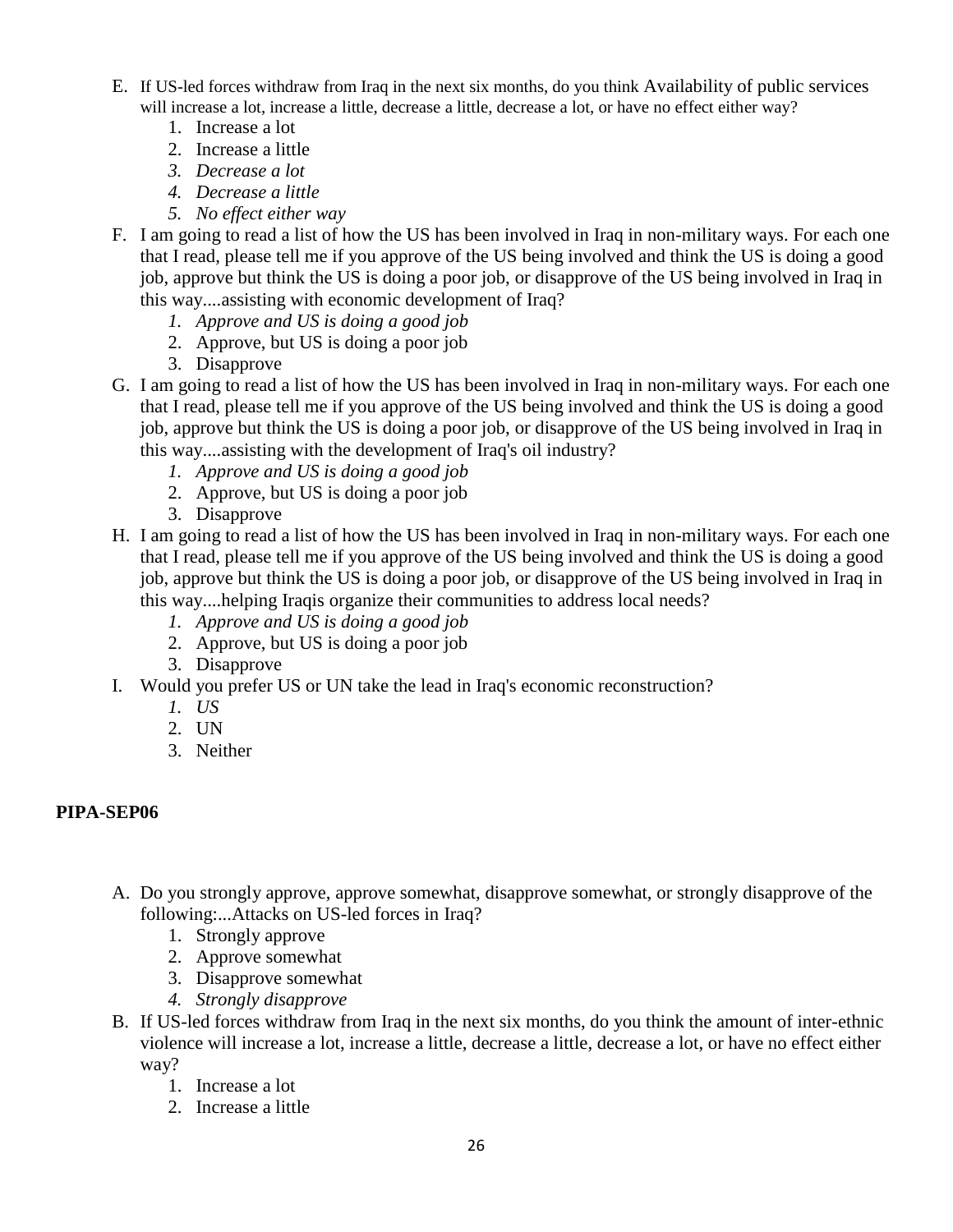- 3. Decrease a lot
- 4. Decrease a little
- *5. No effect either way*
- C. If US-led forces withdraw from Iraq in the next six months, do you think the day to day security for ordinary Iraqis will increase a lot, increase a little, decrease a little, decrease a lot, or have no effect either way?
	- 1. Increase a lot
	- 2. Increase a little
	- 3. Decrease a lot
	- 4. Decrease a little
	- *5. No effect either way*
- D. How likely do you think Iraq will be a single state from 5 years from now?
	- 1. Very Likely
	- 2. Somewhat Likely
	- 3. Not Very Likely
	- *4. Not At All Likely*
- E. Household Own...Cell Phone?<sup>15</sup>
	- **1. Yes**
	- *2. No*
- F. Household Own...Radio?
	- **1. Yes**
	- *2. No*
- G. Household Own... Shortwave radio?
	- **1. Yes**
	- *2. No*

# **BBG-SEP07**

 $\overline{a}$ 

- A. How often use Magazines to get information about current events?
	- *1. Daily or almost every day*
	- *2. Several times a week*
	- 3. 1-2 days a week
	- 4. From time to time in the last month
	- 5. Less often
	- 6. Never use
- B. How often use Friends or family members to get information about current events?
	- *1. Daily or almost every day*
	- 2. Several times a week
	- 3. 1-2 days a week
	- 4. From time to time in the last month
	- 5. Less often
	- 6. Never use
- C. How often use Foreign Satellite TV Channels to get information about current events?
	- *1. Daily or almost every day*

<sup>&</sup>lt;sup>15</sup> For this questionnaire, the cell phone, radio, and shortwave ownership variables were included in the demographics. The questions for these variables were not included on the questionnaire found online at<http://drum.lib.umd.edu/handle/1903/10163>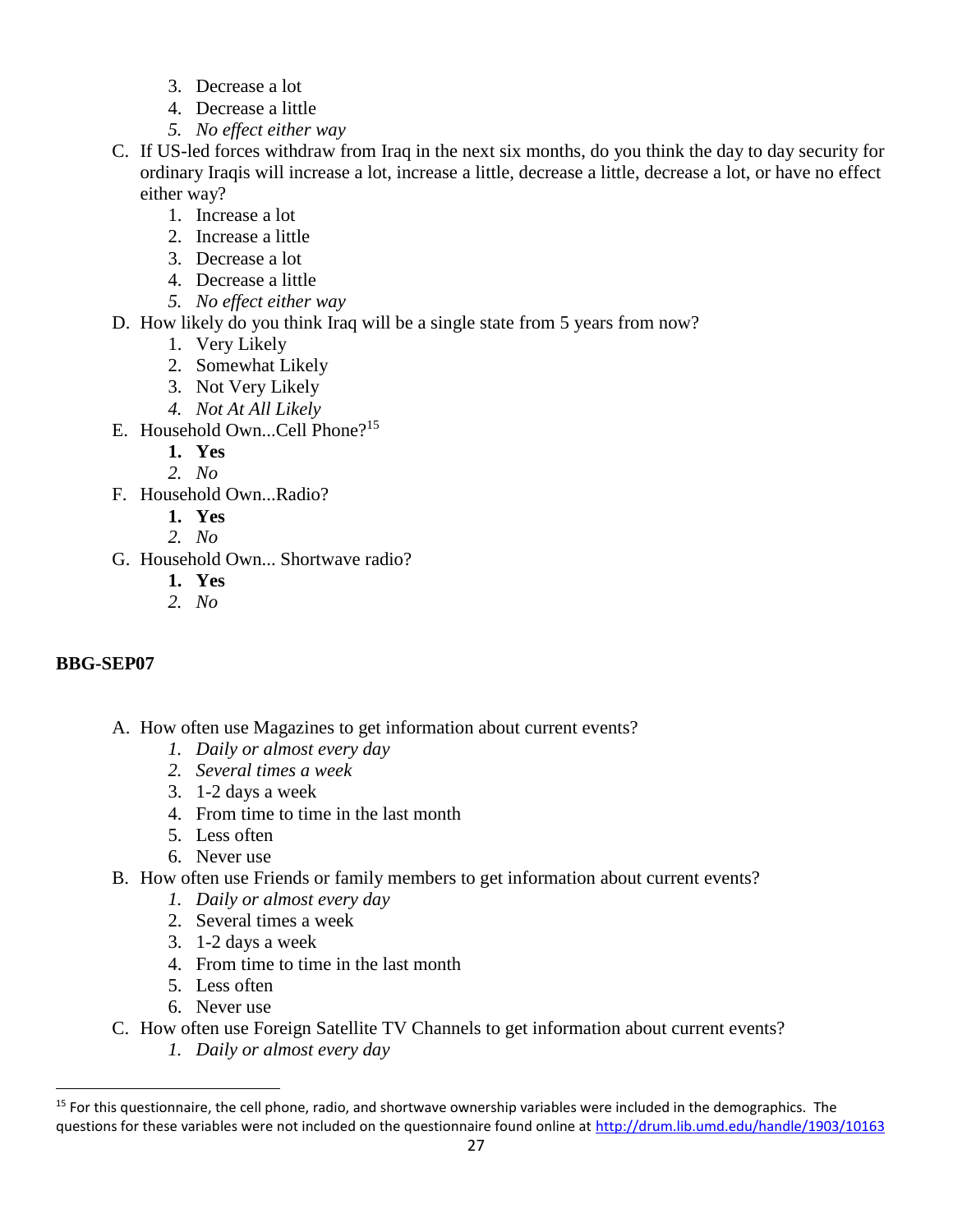- *2. Several times a week*
- *3. 1-2 days a week*
- *4. From time to time in the last month*
- *5. Less often*
- **6. Never use**
- D. How often use International Radio to get information about current events?
	- *1. Daily or almost every day*
	- *2. Several times a week*
	- *3. 1-2 days a week*
	- *4. From time to time in the last month*
	- *5. Less often*
	- **6. Never use**
- E. How often use SMS (Text Messaging via mobile phone) to get information about current events
	- *1. Daily or almost every day*
	- *2. Several times a week*
	- *3. 1-2 days a week*
	- *4. From time to time in the last month*
	- *5. Less often*
	- **6. Never use**
- F. In general, how interested are you in News about your country?
	- 1. Very interested
	- 2. Fairly interested
	- *3. Not very interested*
	- *4. Not at all interested*
- G. In general, how interested are you in News about Arab countries?
	- *1. Very interested*
	- 2. Fairly interested
	- 3. Not very interested
	- 4. Not at all interested
- H. How interested you are in watching Business?
	- *1. Very interested*
	- 2. Somewhat interested
	- 3. Not at all interested
- I. How favorably or unfavorably inclined are you personally towards Great Britain?
	- *1. Very favorably inclined*
	- *2. Rather favorably inclined*
	- 3. Neither favorable nor unfavorable
	- 4. Rather unfavorably inclined
	- 5. Very unfavorably inclined
- J. How favorably or unfavorably inclined are you personally towards USA?
	- *1. Very favorably inclined*
	- *2. Rather favorably inclined*
	- 3. Neither favorable nor unfavorable
	- 4. Rather unfavorably inclined
	- 5. Very unfavorably inclined
- K. How favorably or unfavorably inclined are you personally towards France?
	- *1. Very favorably inclined*
	- *2. Rather favorably inclined*
	- 3. Neither favorable nor unfavorable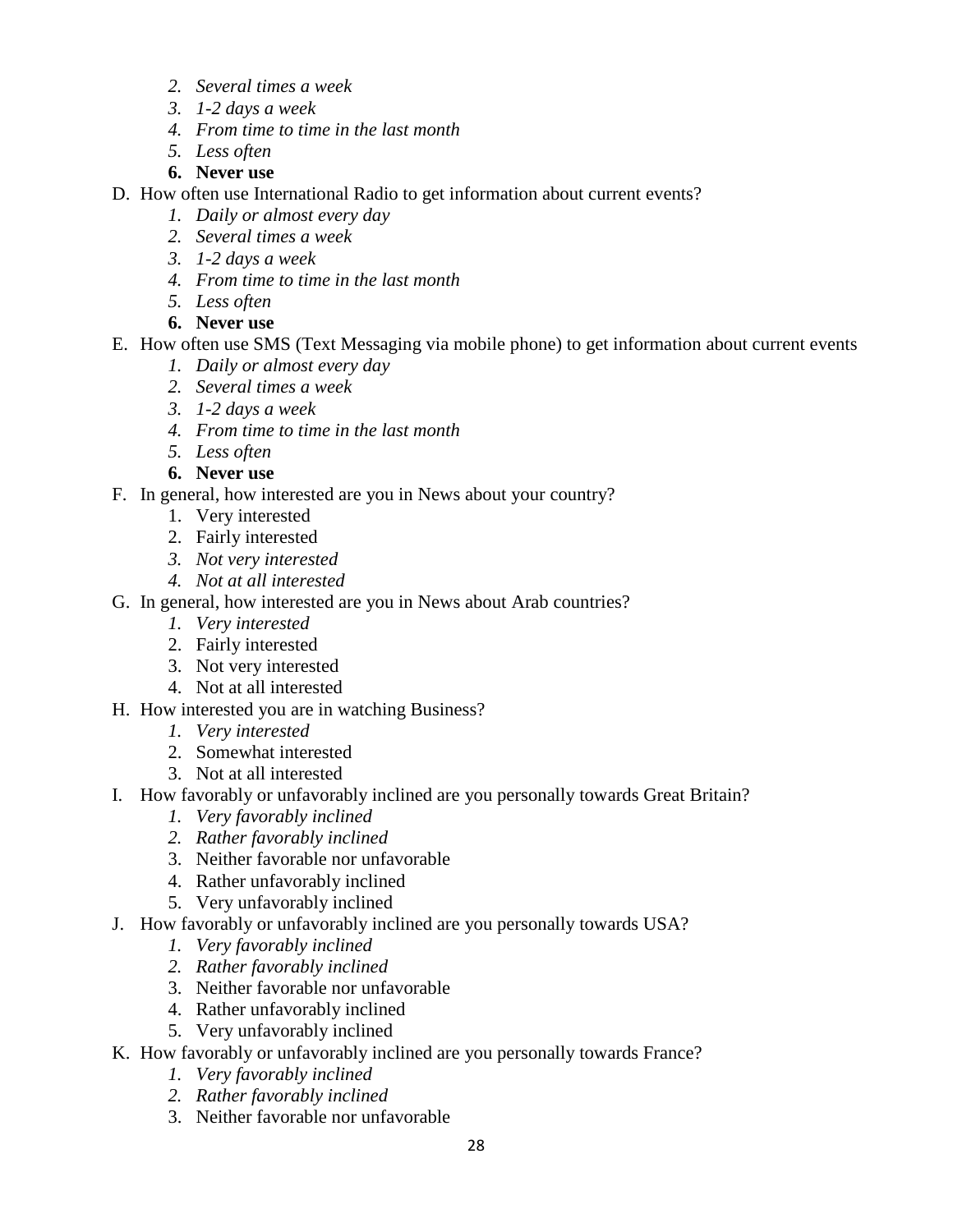- 4. Rather unfavorably inclined
- 5. Very unfavorably inclined
- L. How favorably or unfavorably inclined are you personally towards Germany?
	- *1. Very favorably inclined*
	- *2. Rather favorably inclined*
	- 3. Neither favorable nor unfavorable
	- 4. Rather unfavorably inclined
	- 5. Very unfavorably inclined
- M. Generally speaking, how interested would you say you are in current events?
	- 1. Very interested
	- 2. Interested
	- *3. Somewhat interested*
	- *4. Not so interested*
	- *5. Not at all interested*

# **BBG-NOV08**

- A. How interested are you, personally, in staying informed about current events in Iraq?
	- 1. Very interested
	- 2. Somewhat interested
	- 3. Not very interested
	- *4. Not at all interested*
- B. In general, how often do you access any type of news and current affairs? By any, I mean news and current affairs on radio, TV, internet, newspapers etc...?
	- 1. Every hour
	- 2. 2-3 times a day
	- 3. Once a day
	- 4. 2-3 times a week
	- *5. Once a week*
	- *6. Less often*
- C. How often do you use television (any) to get information about current events?
	- 1. Every day of the week
	- 2. At least once a week
	- *3. Less often*
	- *4. Never*
- D. How often do you use Arab satellite TV to get information about current events?
	- 1. Every day of the week
	- 2. At least once a week
	- *3. Less often*
	- *4. Never*
- E. How often do you use International TV to get information about current events?
	- *1. Every day of the week*
	- 2. At least once a week
	- 3. Less often
	- 4. Never
- F. In general how interested are you in: News about your country?